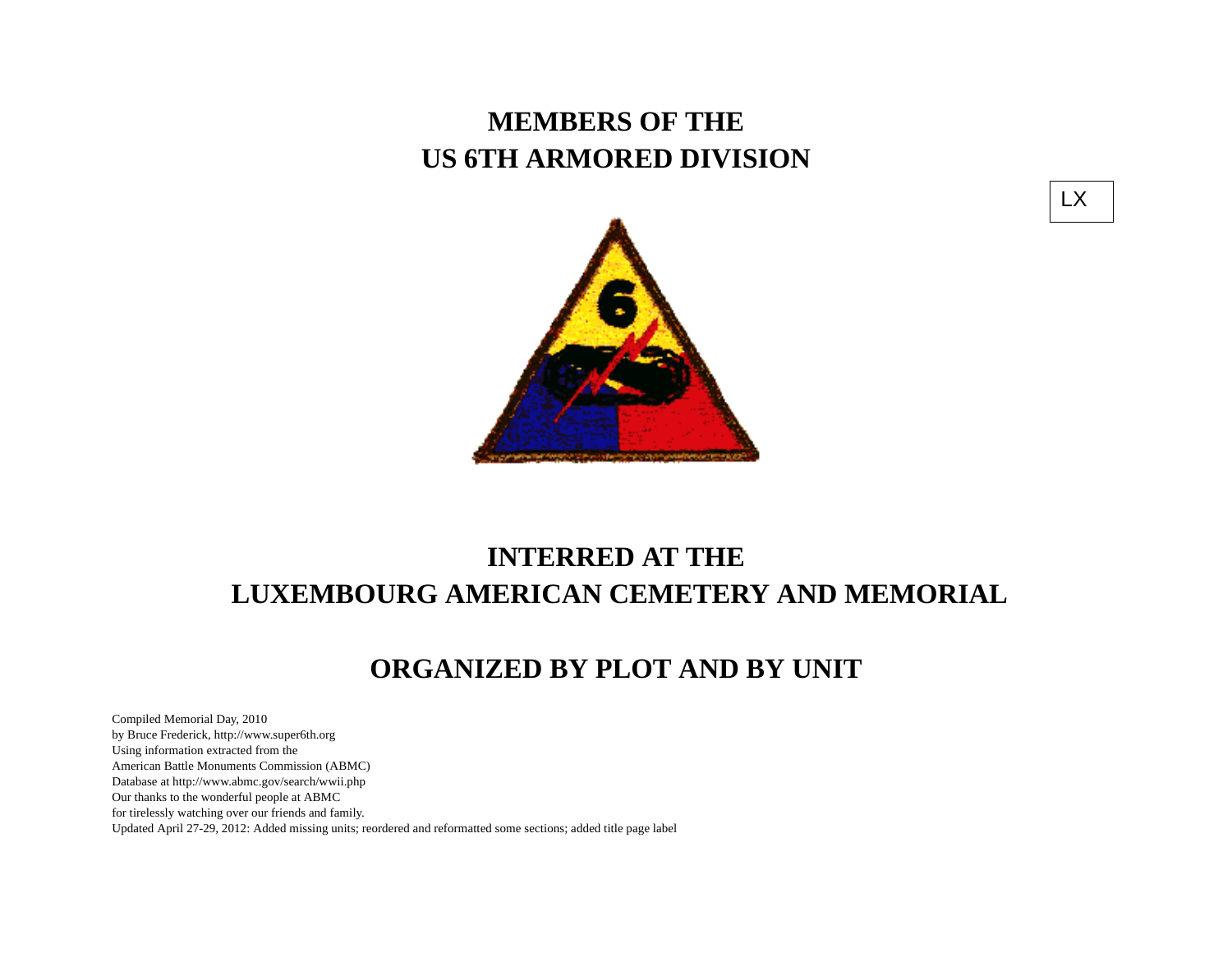| <b>Name</b>                              | <b>Unit</b>      | Rank        | <b>Ser No</b> | <b>State</b>     | Date of<br><b>Death</b> | <b>Plot</b>    | <b>Row</b>     | <b>Grave</b>   | <b>Cem</b> |
|------------------------------------------|------------------|-------------|---------------|------------------|-------------------------|----------------|----------------|----------------|------------|
| <b>Tablets of the</b><br><b>Missing:</b> |                  |             |               |                  |                         |                |                |                |            |
| MONTGOMERY STALEY E                      | <b>15 TK BN</b>  | <b>SGT</b>  | 34255780      | $_{\mathrm{NC}}$ | $12-Nov-44$             | $\Omega$       | $\theta$       |                | LX         |
| <b>GATEWOOD JAMES H</b>                  | <b>44 INF BN</b> | SGT         | 34284918      | TN               | 9-Feb-45                | $\overline{0}$ | $\overline{0}$ |                | LX         |
| <b>TERLESKI JOHN JR</b>                  | 25 ENGR BN       | <b>PFC</b>  | 33831883      | PA               | 9-Feb-45                | $\Omega$       | $\theta$       |                | LX         |
|                                          |                  |             |               |                  |                         |                |                |                |            |
| <b>Plot A:</b>                           |                  |             |               |                  |                         |                |                |                |            |
| <b>HEMMING ARTHUR F</b>                  | <b>44 INF BN</b> | <b>PVT</b>  | 31471563      | <b>CT</b>        | $14$ -Jan-45            | $\mathbf{A}$   | $\mathbf{1}$   | $\overline{7}$ | LX         |
| <b>BAKER VENOY</b>                       | 9 INF BN         | <b>SSGT</b> | 34070849      | LA.              | $4-Jan-45$              | $\mathbf{A}$   | 3              | 14             | LX         |
| <b>KING WILLIAM F</b>                    | 9 INF BN         | <b>PVT</b>  | 31255640      | MA               | $13$ -Jan-45            | $\mathbf{A}$   | $\mathfrak{Z}$ | 5              | <b>LX</b>  |
| MANDELL WILLIAM                          | 69 TK BN         | 2LT         | O1016385      | <b>NY</b>        | $20$ -Jan-45            | A              | 5              | $\overline{4}$ | LX         |
| TALLEY JOHN E                            | <b>44 INF BN</b> | <b>PVT</b>  | 14018597      | <b>GA</b>        | 8-Jan-45                | $\mathbf{A}$   | $\tau$         | 6              | LX         |
| <b>SMITH WILLIAM H</b>                   | 9 INF BN         | <b>PFC</b>  | 20757354      | AR               | $4-Jan-45$              | $\mathbf{A}$   | 8              | 24             | LX         |
|                                          |                  |             |               |                  |                         |                |                |                |            |
| Plot B:                                  |                  |             |               |                  |                         |                |                |                |            |
| TOBIN WILLIAM J                          | <b>68 TK BN</b>  | SGT         | 36021841      | IL               | 8-Jan-45                | B              | 1              | 18             | LX         |
| <b>WILLIAMS GEORGE</b>                   | <b>50 INF BN</b> | <b>SSGT</b> | 36146127      | MI               | 12-Nov-44               | B              | $\mathbf{1}$   | 25             | LX         |
| <b>STAHL GEORGE B</b>                    | 69 TK BN         | <b>SGT</b>  | 36071272      | IL               | $9-Jan-45$              | $\mathbf{B}$   | $\overline{2}$ | 28             | <b>LX</b>  |
| <b>DONOVAN THOMAS F</b>                  | 9 INF BN         | <b>SSGT</b> | 12062580      | <b>NY</b>        | $9-Jan-45$              | B              | $\overline{2}$ | 42             | LX         |
| <b>CABRAL AMOS</b>                       | 44 INF BN        | <b>PVT</b>  | 31448971      | RI               | 7-Feb-45                | B              | $\tau$         | 14             | LX         |

**Table 1: 6th Armored Div Graves at Hamm, Luxembourg, By Plot**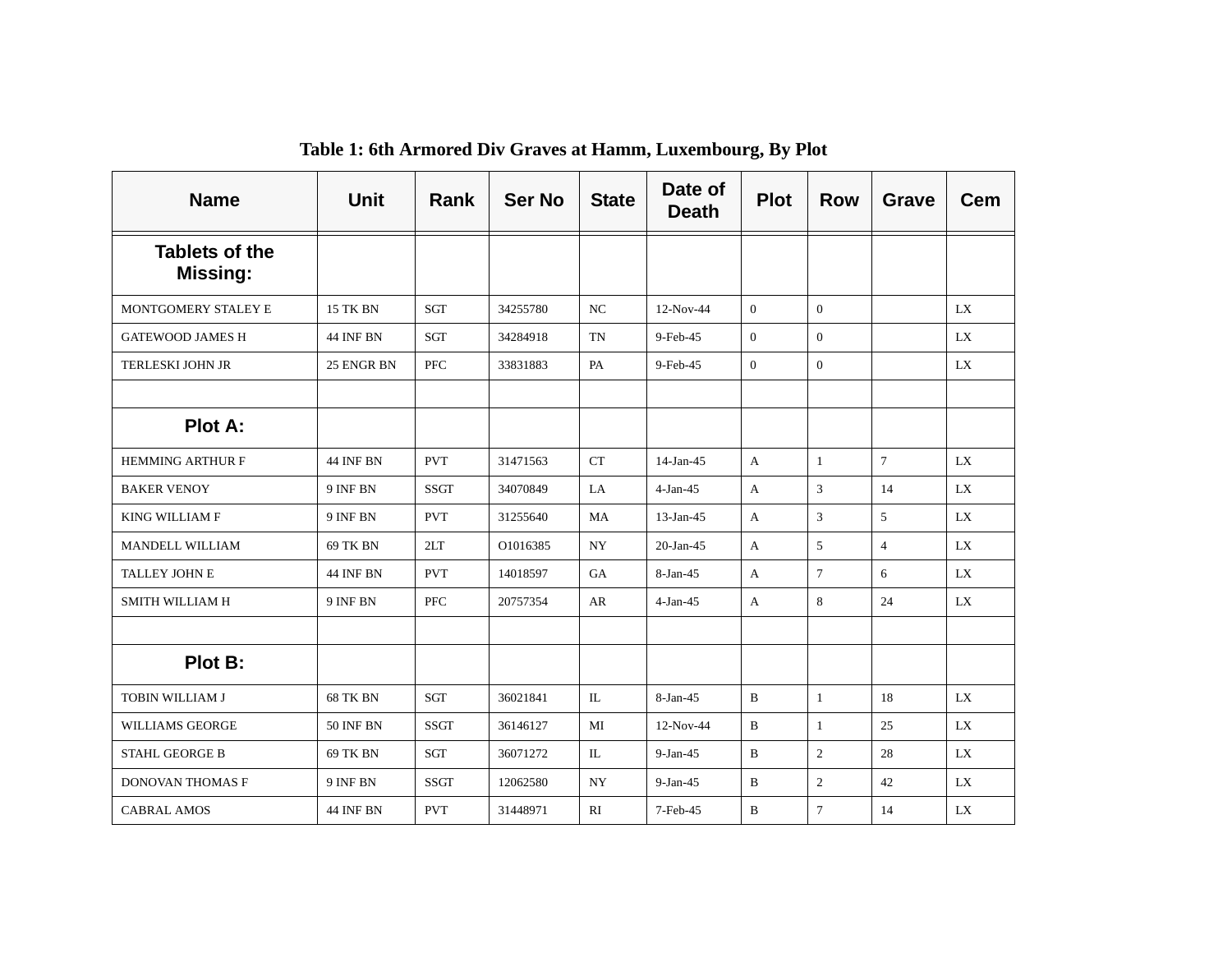| <b>Name</b>               | <b>Unit</b>      | Rank             | <b>Ser No</b> | <b>State</b> | Date of<br><b>Death</b> | <b>Plot</b>  | <b>Row</b>      | <b>Grave</b>   | <b>Cem</b> |
|---------------------------|------------------|------------------|---------------|--------------|-------------------------|--------------|-----------------|----------------|------------|
| YIRGA ANTHONY F           | <b>86 RCN SQ</b> | <b>PFC</b>       | 31105281      | <b>CT</b>    | $1-Mar-45$              | $\mathbf{B}$ | $\mathbf{Q}$    | 32             | LX         |
| <b>LUCAS ALVIN</b>        | 9 INF BN         | <b>SSGT</b>      | 7004953       | GA           | 26-Jan-45               | B            | 9               | 55             | LX         |
| <b>ROSS ALFRED J</b>      | <b>50 INF BN</b> | PFC              | 36195894      | MI           | $2-Jan-45$              | B            | 10              | 40             | LX         |
| <b>NORTON JAMES F</b>     | 9 INF BN         | <b>PFC</b>       | 31298982      | MA           | $4-Jan-45$              | B            | 10              | 45             | LX.        |
| SIEBE OSCAR F             | <b>MP PLAT</b>   | <b>PFC</b>       | 35258277      | IN           | 21-Feb-45               | B            | 11              | 21             | LX         |
| WALLACE MILTON            | <b>44 INF BN</b> | TEC5             | 33618214      | PA           | $25$ -Jan-45            | B            | 11              | 42             | LX         |
| WOLFE PAUL E              | <b>44 INF BN</b> | TEC <sub>5</sub> | 33699188      | PA           | $25$ -Jan-45            | B            | 11              | 52             | LX         |
| KLING LLOYD J             | <b>44 INF BN</b> | PFC              | 6921210       | LA           | $25$ -Jan-45            | B            | 11              | 56             | LX         |
|                           |                  |                  |               |              |                         |              |                 |                |            |
| Plot C:                   |                  |                  |               |              |                         |              |                 |                |            |
| KOZDRON JOHN A            | 9 INF BN         | <b>PVT</b>       | 36471058      | MI           | $23$ -Jan-45            | $\mathbf C$  | $\overline{2}$  | $\overline{5}$ | LX         |
| <b>MCGINNIS PAUL B JR</b> | 15 TK BN         | 2LT              | O-555569      | IL           | $2-Mar-45$              | $\mathsf{C}$ | $\overline{4}$  | 19             | LX         |
| <b>HAGGSTROM VERNON E</b> | 44 INF BN        | <b>PVT</b>       | 39470870      | <b>OR</b>    | 9-Feb-45                | C            | $\tau$          | 8              | LX.        |
| <b>BOURNE LESLIE W</b>    | 128 FA BN        | 2LT              | O1171913      | IL           | $21-Mar-45$             | $\mathsf{C}$ | $7\phantom{.0}$ | 22             | LX.        |
| OBERDORF ARTHUR C         | <b>50 INF BN</b> | <b>CPL</b>       | 33604171      | PA           | $14$ -Jan-45            | $\mathsf{C}$ | 8               | 9              | LX         |
| WERTHMAN MAXIMILIAN       | 9 INF BN         | <b>PVT</b>       | 42185164      | NJ           | 22-Feb-45               | $\mathbf C$  | 8               | 18             | <b>LX</b>  |
| <b>SCHOOLEY JEWELL E</b>  | <b>50 INF BN</b> | PFC              | 37732196      | MO           | $2-Jan-45$              | $\mathbf C$  | 9               | $\overline{4}$ | LX         |
| FISH RALPH E              | <b>68 TK BN</b>  | 1LT              | O1012853      | MI           | $13$ -Jan-45            | $\mathsf{C}$ | 10              | 11             | LX         |
|                           |                  |                  |               |              |                         |              |                 |                |            |
| Plot D:                   |                  |                  |               |              |                         |              |                 |                |            |
| KEHOE JOSEPH E            | <b>44 INF BN</b> | PFC              | 32291368      | NY           | 9-Feb-45                | D            | $\sqrt{2}$      | 5              | LX         |

**Table 1: 6th Armored Div Graves at Hamm, Luxembourg, By Plot**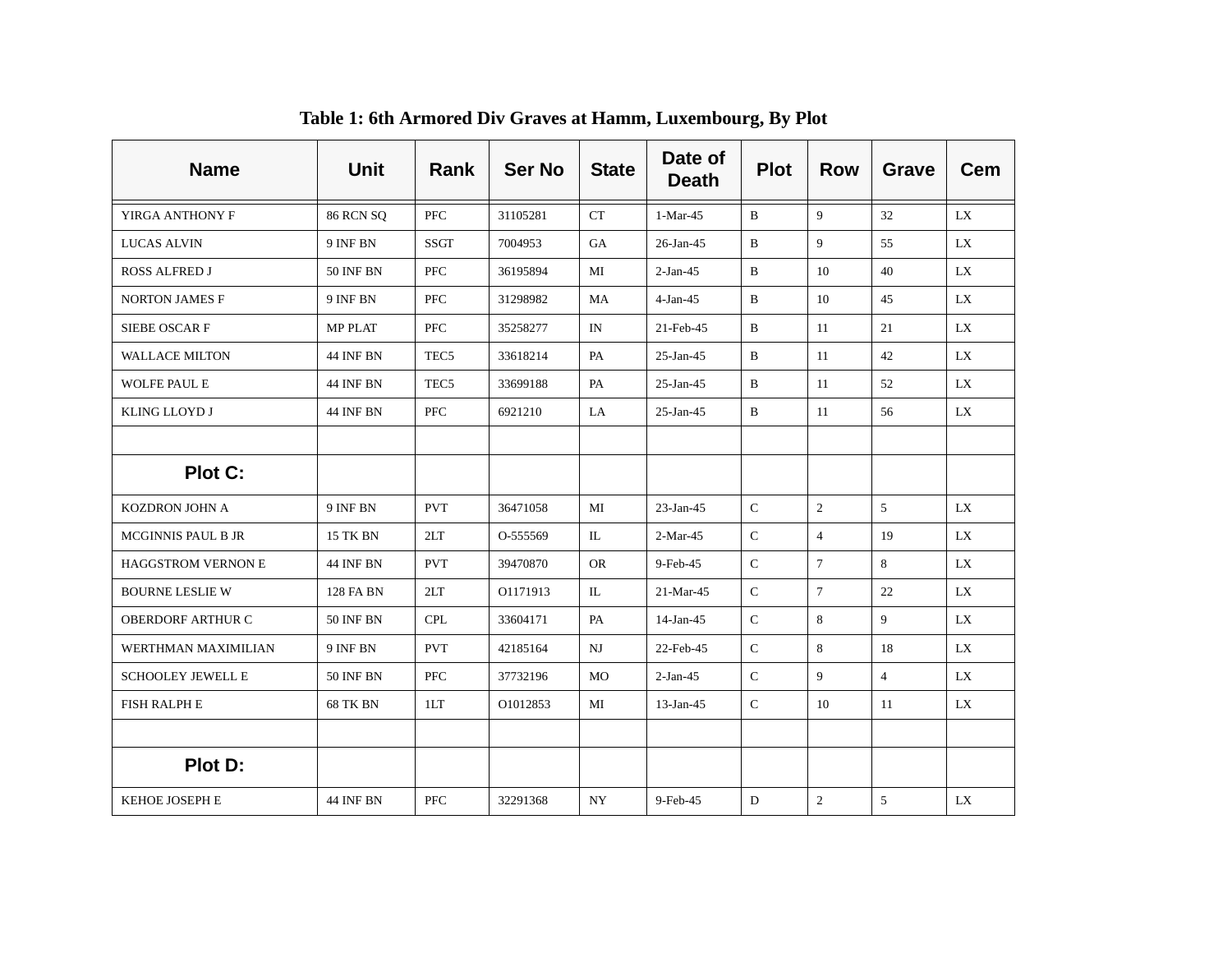| <b>Name</b>              | <b>Unit</b>      | Rank             | <b>Ser No</b> | <b>State</b> | Date of<br><b>Death</b> | <b>Plot</b> | <b>Row</b>     | Grave | <b>Cem</b> |
|--------------------------|------------------|------------------|---------------|--------------|-------------------------|-------------|----------------|-------|------------|
| <b>BUTLER JAMES S</b>    | <b>44 INF BN</b> | <b>PFC</b>       | 38517297      | AR           | $31$ -Dec-44            | D           | 3              | 11    | LX         |
| *CHINN JOHN              | 603 TD           | TEC <sub>5</sub> | 39202767      | <b>WA</b>    | $3-Jan-45$              | D           | 6              | 10    | LX         |
| <b>SAPP SAMUEL J</b>     | 15 TK BN         | SGT              | 35375726      | <b>WV</b>    | 16-Jan-45               | D           | 6              | 25    | LX         |
| KIRK GILBERT L           | 25 ENGR BN       | TEC <sub>5</sub> | 34265142      | AL           | 7-Feb-45                | D           | 8              | 23    | LX         |
|                          |                  |                  |               |              |                         |             |                |       |            |
| Plot E:                  |                  |                  |               |              |                         |             |                |       |            |
| WHITTMORE WATSON         | 69 TK BN         | PFC              | 38296279      | AR           | $6$ -Jan-45             | E           | $\mathbf{1}$   | 11    | <b>LX</b>  |
| <b>HORN GERALD E</b>     | <b>44 INF BN</b> | TEC <sub>5</sub> | 33168414      | PA           | $1-Jan-45$              | E           | $\mathbf{1}$   | 36    | LX         |
| <b>RZESUTEK FRANK J</b>  | 68 TK BN         | TEC <sub>5</sub> | 33168872      | PA           | 22-Feb-45               | Е           | $\mathbf{1}$   | 41    | LX         |
| MELTON CECIL V G         | 68 TK BN         | <b>PVT</b>       | 34265119      | AL           | 20-Feb-45               | E           | 1              | 61    | LX         |
| <b>DE CARO SALVATORE</b> | <b>50 INF BN</b> | <b>PFC</b>       | 32883485      | NY.          | 27-Feb-45               | E           | 3              | 17    | LX         |
| KIEHNE HERMAN H          | <b>86 RCN SQ</b> | 1LT              | O1012614      | IL           | 28-Feb-45               | E           | 3              | 44    | LX         |
| <b>REPTA JOHN</b>        | <b>86 RCN SQ</b> | TEC5             | 36326122      | IL           | $1-Mar-45$              | E           | 3              | 47    | LX.        |
| DAVIS CHARLES T          | 9 INF BN         | <b>PVT</b>       | 36380169      | IL           | 28-Feb-45               | E           | 3              | 55    | LX         |
| WATT ALAN W              | <b>44 INF BN</b> | <b>PVT</b>       | 39049348      | CA           | 8-Jan-45                | E           | $\overline{4}$ | 45    | LX         |
| SIGMAN FLOYD A           | 9 INF BN         | <b>PFC</b>       | 34606464      | NC           | 20-Feb-45               | Е           | $\overline{4}$ | 66    | LX         |
| <b>BOS WILLIAM J</b>     | <b>50 INF BN</b> | PFC              | 36470711      | MI           | 23-Feb-45               | Е           | 5              | 50    | LX         |
| KING MICHAEL J           | <b>15 TK BN</b>  | <b>PFC</b>       | 32313979      | NY.          | $9-Jan-45$              | E           | 6              | 10    | LX         |
| ROUGEUX FRANCIS J        | <b>86 RCN SQ</b> | SGT              | 32280208      | NY.          | 1-Mar-45                | Е           | 6              | 18    | LX         |
| PARK VIRGIL V            | 9 INF BN         | <b>PFC</b>       | 35758499      | <b>WV</b>    | 28-Feb-45               | E           | 6              | 47    | LX         |
| <b>RUSSO ANTONIO S</b>   | 44 INF BN        | <b>PFC</b>       | 42133411      | NY.          | $9-Jan-45$              | E           | $\tau$         | 9     | LX         |
| CAMILLERI JOSEPH V       | <b>86 RCN SQ</b> | PFC              | 32008241      | NY           | 8-Jan-45                | E           | $\tau$         | 11    | LX         |

### **Table 1: 6th Armored Div Graves at Hamm, Luxembourg, By Plot**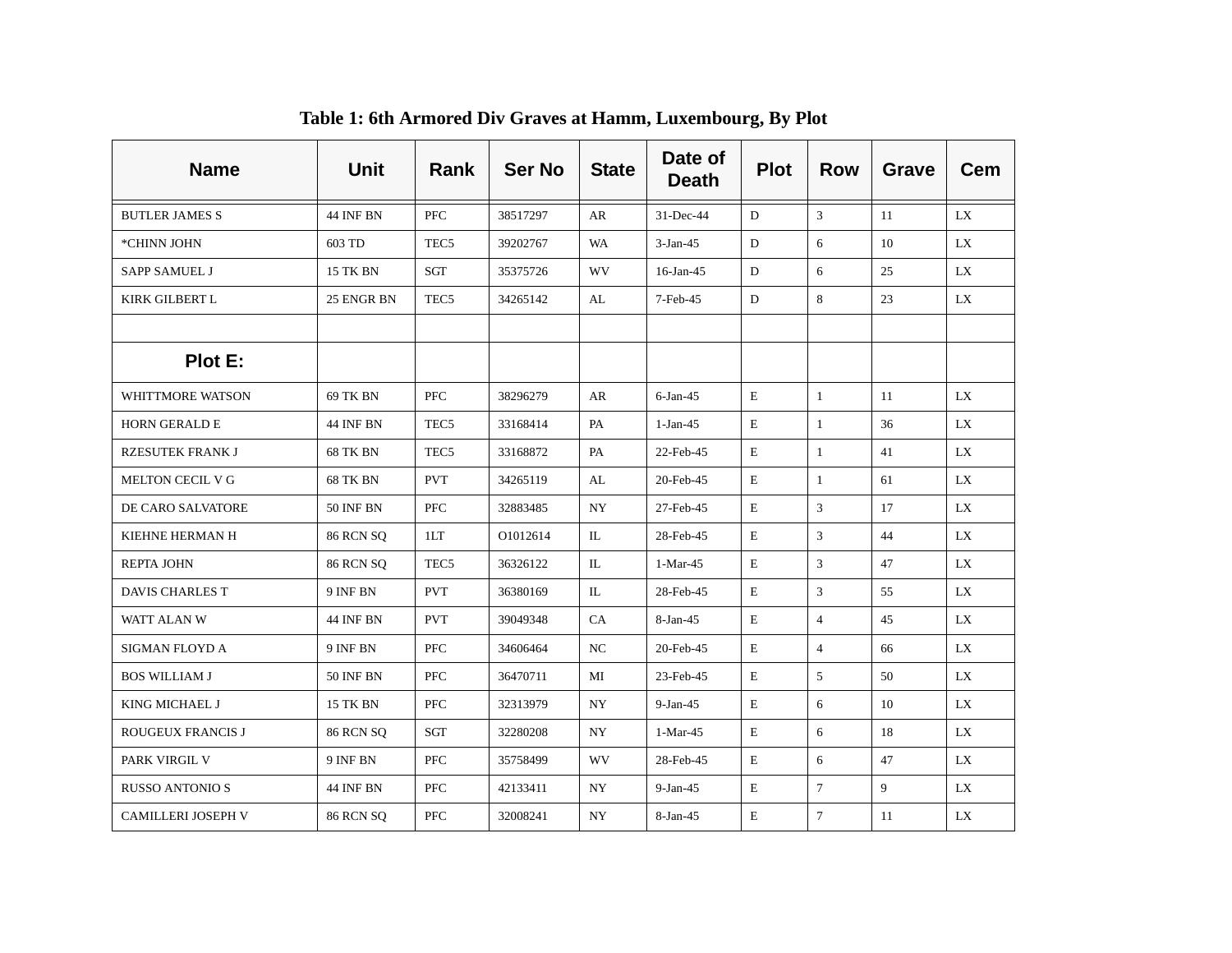| <b>Name</b>              | <b>Unit</b>      | Rank             | <b>Ser No</b> | <b>State</b> | Date of<br><b>Death</b> | <b>Plot</b> | <b>Row</b>     | <b>Grave</b>   | <b>Cem</b> |
|--------------------------|------------------|------------------|---------------|--------------|-------------------------|-------------|----------------|----------------|------------|
| <b>GAMBILL PAUL W</b>    | 9 INF BN         | <b>PVT</b>       | 35832149      | IN           | $4-Jan-45$              | E           | $\tau$         | 29             | LX.        |
| ROGINSKI JOSEPH A        | 9 INF BN         | <b>PFC</b>       | 32916637      | NJ           | $4-Jan-45$              | E           | $\overline{7}$ | 45             | LX         |
| <b>MORSON CHARLES O</b>  | 15 TK BN         | <b>CPL</b>       | 32313958      | NY.          | $11-Jan-45$             | E           | $\tau$         | 46             | LX.        |
| RISEY MICHAEL E JR       | <b>44 INF BN</b> | SGT              | 34027666      | LA           | 31-Dec-44               | E           | 8              | 61             | LX         |
| <b>LIGHT DEWEY A</b>     | <b>50 INF BN</b> | <b>PVT</b>       | 38700232      | TX           | $2-Jan-45$              | E           | 8              | 62             | LX         |
| SCOTT JOHNNY G           | 253 FA BN        | TEC <sub>5</sub> | 35645949      | KY.          | $21-Ian-45$             | E           | 9              | 35             | LX.        |
| SHAMBLIN ARLIE J         | <b>50 INF BN</b> | TEC <sub>4</sub> | 6766716       | MO           | $5-Jan-45$              | E           | 9              | 42             | LX         |
| <b>JACOBY RENE L</b>     | 68 TK BN         | <b>CAPT</b>      | O1012760      | IL           | $9-Jan-45$              | E           | 9              | 73             | LX.        |
| O'LEARY HENRY W          | 9 INF BN         | <b>PVT</b>       | 31299116      | MA           | 8-Feb-45                | E           | 10             | $\overline{2}$ | LX         |
| <b>BLANTON THOMAS E</b>  | <b>86 RCN SQ</b> | SSGT             | 34264904      | AL           | $5-Jan-45$              | E           | 13             | $\mathbf{1}$   | LX.        |
| <b>HILL MARTIN I</b>     | 44 INF BN        | PFC              | 36457017      | MI           | $1-Jan-45$              | E           | 13             | 16             | LX.        |
| ENCARNACAO ARTHUR M      | 9 INF BN         | <b>SSGT</b>      | 20113311      | MA           | $5-Jan-45$              | E           | 13             | 21             | LX.        |
| FIEDLER GERARD C         | <b>86 RCN SQ</b> | TEC <sub>5</sub> | 33053939      | PA           | $5-Jan-45$              | E           | 13             | 24             | LX.        |
| <b>BRIGADE HAROLD R</b>  | <b>86 RCN SQ</b> | SGT              | 33165789      | PA           | 8-Jan-45                | E           | 13             | 47             | LX.        |
| <b>FABRICANT IRVING</b>  | <b>86 RCN SQ</b> | <b>CPL</b>       | 20841167      | CO           | 8-Jan-45                | E           | 13             | 67             | LX         |
| <b>HESEK FRANCIS J</b>   | 9 INF BN         | <b>PVT</b>       | 31464036      | MA           | 9-Feb-45                | $\mathbf E$ | 14             | $\overline{2}$ | <b>LX</b>  |
| FOX JACOB H              | 9 INF BN         | <b>SSGT</b>      | 35352171      | IN           | $7-Jan-45$              | E           | 16             | 47             | LX         |
| VANDERPOOL CLIFFORD      | <b>15 TK BN</b>  | <b>PVT</b>       | 37739404      | NE           | $7-Jan-45$              | $\mathbf E$ | 16             | 54             | LX         |
| VILLANUEVA CHARLES       | 9 INF BN         | <b>PVT</b>       | 38166426      | NM           | $11-Jan-45$             | E           | 16             | 62             | LX         |
| <b>ADAMS ALBERT J</b>    | <b>86 RCN SQ</b> | <b>PVT</b>       | 36716493      | IL           | $8-Jan-45$              | E           | 16             | 64             | LX         |
| <b>JARVIE HOWARD B</b>   | 9 INF BN         | <b>PFC</b>       | 33166951      | PA           | $9-Jan-45$              | Ε           | 16             | 72             | LX         |
| <b>CALLISTER DUANE H</b> | <b>68 TK BN</b>  | <b>CAPT</b>      | O-529653      | UT           | $9-Jan-45$              | $\mathbf E$ | 16             | 73             | LX         |

**Table 1: 6th Armored Div Graves at Hamm, Luxembourg, By Plot**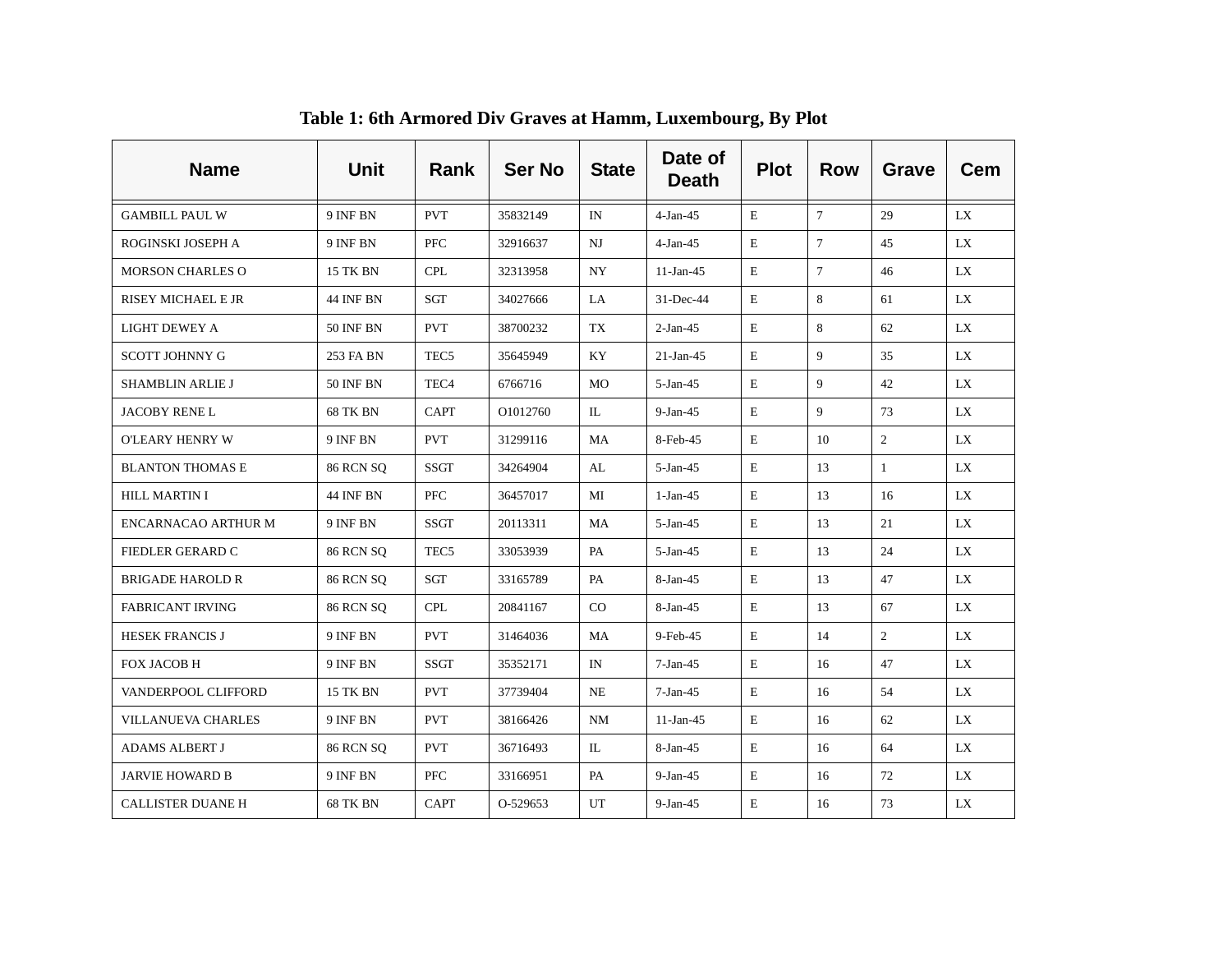| <b>Name</b>                | <b>Unit</b>      | Rank             | <b>Ser No</b> | <b>State</b> | Date of<br><b>Death</b> | <b>Plot</b>  | <b>Row</b>     | <b>Grave</b>    | <b>Cem</b> |
|----------------------------|------------------|------------------|---------------|--------------|-------------------------|--------------|----------------|-----------------|------------|
|                            |                  |                  |               |              |                         |              |                |                 |            |
| Plot F:                    |                  |                  |               |              |                         |              |                |                 |            |
| <b>SIDES ADDIE F</b>       | <b>50 INF BN</b> | <b>PFC</b>       | 34211168      | $_{\rm NC}$  | $4-Jan-45$              | $\mathbf F$  | $\overline{2}$ | $\mathfrak{Z}$  | <b>LX</b>  |
| PETERSON HARVEY B          | <b>50 INF BN</b> | TEC <sub>5</sub> | 36195208      | МI           | $5-Jan-45$              | $\mathbf{F}$ | 3              | $7\overline{ }$ | LX         |
| BRANAMAN TILLMAN F         | <b>44 INF BN</b> | <b>PVT</b>       | 37745297      | KS           | 7-Feb-45                | $_{\rm F}$   | 5              | $\mathbf{1}$    | LX         |
| LUKE ROBERT L              | 69 TK BN         | <b>PFC</b>       | 13029509      | PA           | $4-Jan-45$              | $_{\rm F}$   | 6              | 27              | LX         |
| <b>ROSE LEON T</b>         | <b>50 INF BN</b> | <b>PFC</b>       | 34264155      | AL           | $14$ -Jan-45            | F            | $\tau$         | $\overline{4}$  | LX         |
| <b>FULKERSON EARNEST C</b> | <b>50 INF BN</b> | PFC              | 35701370      | KY           | 27-Feb-45               | F            | 8              | 6               | LX         |
| <b>KING FRANCIS J</b>      | <b>44 INF BN</b> | TEC <sub>5</sub> | 33784383      | PA           | $2-Jan-45$              | $\mathbf{F}$ | 8              | 26              | LX         |
| MILLER GEORGE T            | <b>50 INF BN</b> | <b>PVT</b>       | 39143490      | CA           | $2-Jan-45$              | $\mathbf F$  | 11             | 3               | LX         |
| <b>LANGFORD JACK</b>       | 9 INF BN         | <b>PFC</b>       | 14029513      | <b>GA</b>    | $4-Jan-45$              | $\mathbf F$  | 12             | 21              | LX.        |
| <b>MANUEL THOMAS</b>       | <b>50 INF BN</b> | <b>PVT</b>       | 34922813      | <b>TN</b>    | $2-Jan-45$              | $\mathbf F$  | 13             | $\mathfrak{Z}$  | LX         |
| <b>FACSKO FRANK</b>        | 76 MED BN        | PFC              | 36167307      | MI           | 26-Feb-45               | $\mathbf F$  | 13             | 17              | LX         |
|                            |                  |                  |               |              |                         |              |                |                 |            |
| <b>Plot G:</b>             |                  |                  |               |              |                         |              |                |                 |            |
| PICKEL CHARLES M           | <b>50 INF BN</b> | PFC              | 32276490      | NY.          | $4-Jan-45$              | G            | $\mathbf{1}$   | 11              | LX         |
| <b>BALOG JOSEPH T</b>      | 9 INF BN         | <b>PVT</b>       | 15072448      | OH           | $3-Jan-45$              | $\mathbf G$  | 3              | 20              | LX         |
| <b>SMITH NEILL A</b>       | <b>50 INF BN</b> | <b>PFC</b>       | 34213389      | NC           | $7-Jan-45$              | G            | 3              | 23              | LX         |
| PARSON FRED C              | <b>50 INF BN</b> | <b>PVT</b>       | 33768687      | PA           | $14$ -Jan-45            | G            | $\overline{4}$ | 13              | LX.        |
| PIERCE HOWARD M            | 69 TK BN         | <b>CPL</b>       | 36070969      | IL           | $4-Jan-45$              | G            | 6              | 8               | LX         |
| FETTERMAN RAYMOND W        | 68 TK BN         | <b>PVT</b>       | 13007979      | PA           | $9-Jan-45$              | G            | 6              | 19              | LX         |

**Table 1: 6th Armored Div Graves at Hamm, Luxembourg, By Plot**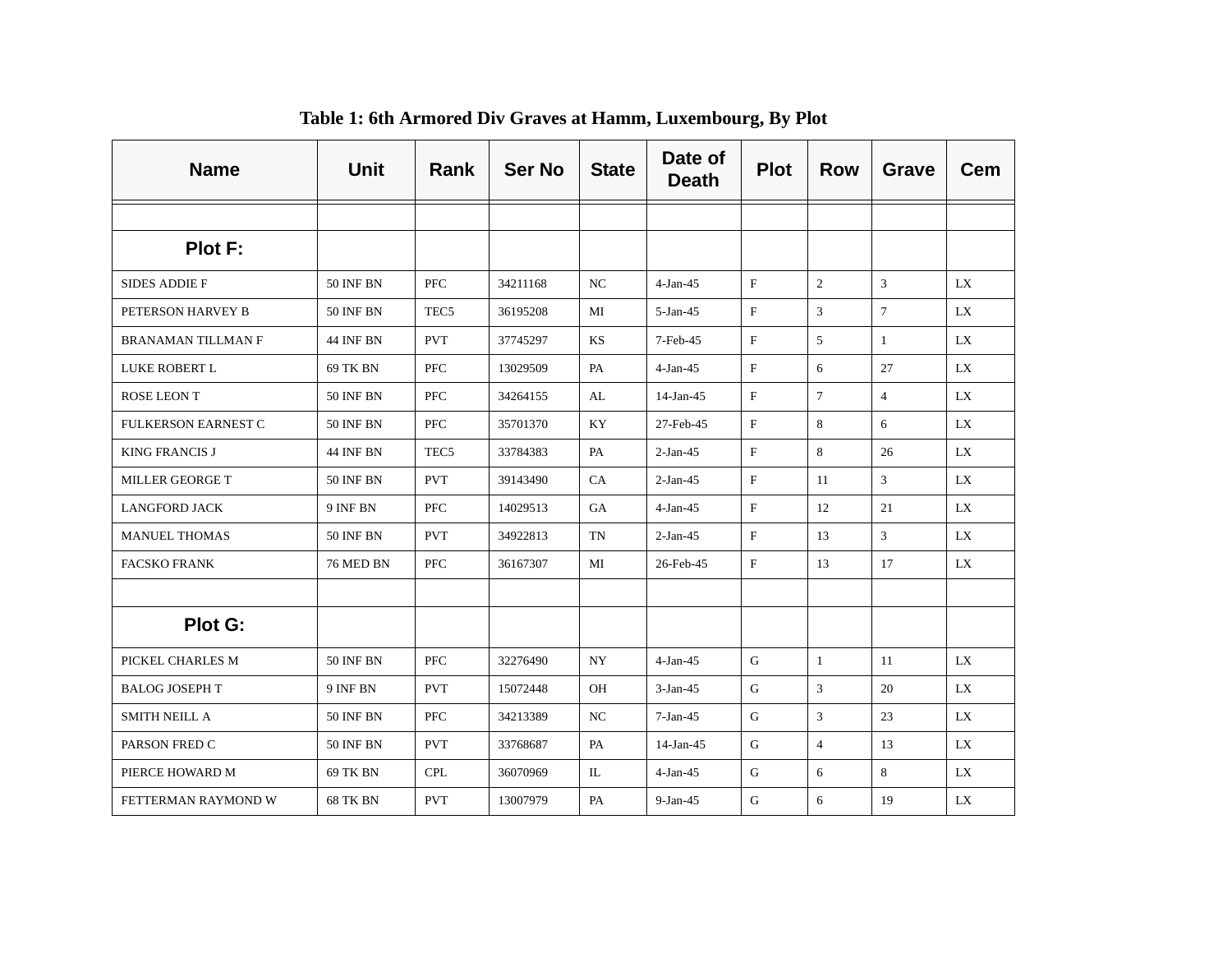| <b>Name</b>              | <b>Unit</b>      | Rank             | <b>Ser No</b> | <b>State</b> | Date of<br><b>Death</b> | <b>Plot</b> | <b>Row</b>      | <b>Grave</b>    | <b>Cem</b> |
|--------------------------|------------------|------------------|---------------|--------------|-------------------------|-------------|-----------------|-----------------|------------|
| <b>JOHNSON ROBERT</b>    | 69 TK BN         | <b>PFC</b>       | 34265967      | GA           | 16-Jan-45               | G           | $7\overline{ }$ | 19              | LX         |
| NEWSOM RAYMOND M         | <b>50 INF BN</b> | SGT              | 6951624       | TX           | 14-Jan-45               | G           | 10              | 14              | LX         |
| <b>MAZUR THADDEUS A</b>  | <b>50 INF BN</b> | <b>PVT</b>       | 35300994      | <b>OH</b>    | $27-Ian-45$             | G           | 10              | 18              | LX.        |
| KLOMP CORNELIUS J        | <b>50 INF BN</b> | SGT              | 6835203       | МT           | 14-Jan-45               | G           | 12              | 10              | LX.        |
| <b>RUDOK STANLEY W</b>   | <b>44 INF BN</b> | SSGT             | 32068277      | $_{\rm NJ}$  | 9-Feb-45                | G           | 12              | 12              | LX.        |
| PUFFER ALAN B            | 15 TK BN         | SGT              | 16063501      | MI           | 25-Jan-45               | G           | 12              | 21              | LX         |
|                          |                  |                  |               |              |                         |             |                 |                 |            |
| Plot H:                  |                  |                  |               |              |                         |             |                 |                 |            |
| PEDIGO ERVING            | 69 TK BN         | <b>PVT</b>       | 34151106      | LA           | $4-Jan-45$              | H           | $\mathbf{1}$    | 15              | LX         |
| DRENNAN JAMES F JR       | 25 ENGR BN       | 1LT              | 1103609       | IL           | 15-Jan-45               | H           | $\mathbf{1}$    | 19              | LX         |
| <b>FARRIS HARRY T</b>    | 44 INF BN        | <b>CPL</b>       | 33157466      | VA           | 20-Feb-45               | H           | $\mathbf{1}$    | 35              | LX         |
| <b>HIGGINS FRANK S</b>   | <b>86 RCN SQ</b> | SGT              | 32180614      | NY           | 27-Feb-45               | H           | $\mathbf{1}$    | 51              | LX         |
| FENNELL EDWARD M         | 9 INF BN         | SSGT             | 36308999      | IL           | 1-Mar-45                | H           | 1               | 52              | LX         |
| <b>GARRIGUS AUBREY T</b> | <b>86 RCN SQ</b> | SGT              | 36397610      | IL           | 27-Feb-45               | H           | 1               | 59              | LX         |
| <b>BANIK WILBUR E</b>    | 9 INF BN         | <b>SSGT</b>      | 20607912      | $\Pi$ .      | $4-Jan-45$              | H           | 3               | 47              | LX.        |
| CHERUNDOLO JOHN P        | 9 INF BN         | <b>PVT</b>       | 33615990      | PA           | 1-Mar-45                | H           | 3               | 69              | LX         |
| SYMPSON CHARLES H        | <b>50 INF BN</b> | SSGT             | 36739126      | IL           | $1-Mar-45$              | H           | 3               | 79              | LX         |
| DAVIS VIRGIL C           | 69 TK BN         | <b>PVT</b>       | 35295688      | <b>OH</b>    | $13$ -Jan-45            | H           | $\overline{4}$  | 8               | LX         |
| <b>HOAGLAND ELMER W</b>  | 69 TK BN         | SGT              | 39015727      | CA           | $13$ -Jan-45            | H           | $\overline{4}$  | 24              | LX         |
| WALLS FRANK J            | <b>44 INF BN</b> | TEC <sub>5</sub> | 33106266      | PA           | 7-Feb-45                | H           | 5               | $7\overline{ }$ | LX         |
| <b>DUVAL CLEMENT A</b>   | <b>50 INF BN</b> | <b>PFC</b>       | 20140268      | NH           | 21-Feb-45               | H           | 5               | 41              | LX.        |
| <b>EHLINGER LOUIS J</b>  | 9 INF BN         | SGT              | 42144771      | NY           | 28-Feb-45               | H           | 5               | 66              | LX         |

**Table 1: 6th Armored Div Graves at Hamm, Luxembourg, By Plot**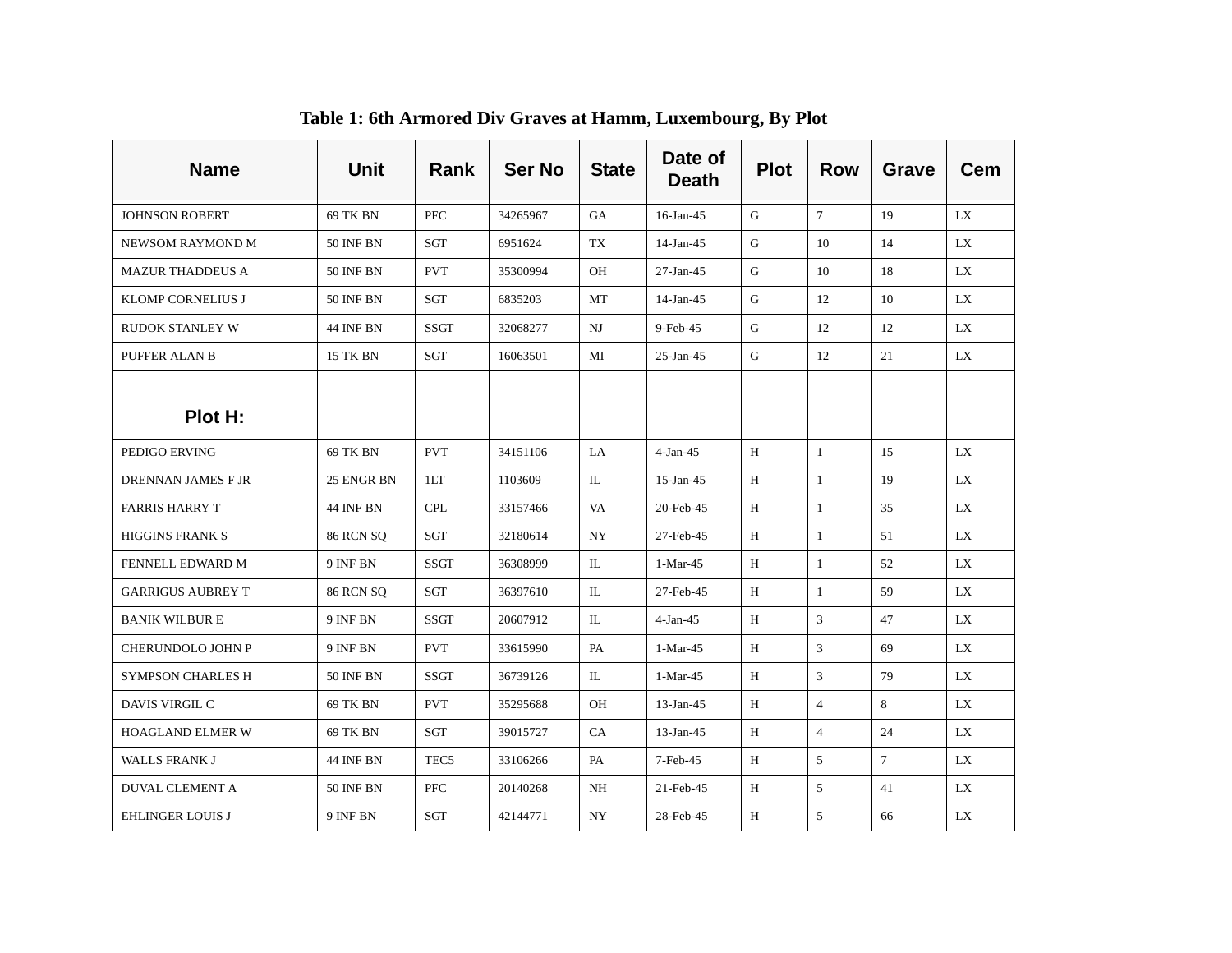| <b>Name</b>                 | <b>Unit</b>      | Rank             | <b>Ser No</b> | <b>State</b> | Date of<br><b>Death</b> | <b>Plot</b> | <b>Row</b>     | Grave | <b>Cem</b> |
|-----------------------------|------------------|------------------|---------------|--------------|-------------------------|-------------|----------------|-------|------------|
| <b>LORENC JOHN J</b>        | 9 INF BN         | <b>PFC</b>       | 33278073      | PA           | 28-Feb-45               | H           | $\overline{5}$ | 67    | LX.        |
| KLEPEISS STEPHEN A          | <b>86 RCN SQ</b> | <b>PFC</b>       | 33177797      | PA           | 27-Feb-45               | H           | 8              | 10    | LX.        |
| WILLIAMSON IVESON           | 15 TK BN         | <b>PVT</b>       | 34463645      | NC.          | $11-Jan-45$             | H           | 8              | 47    | LX.        |
| PILLOW HAROLD L             | <b>50 INF BN</b> | <b>SSGT</b>      | 33156931      | VA           | 14-Jan-45               | Н           | 8              | 51    | LX         |
| <b>CARPENTER ANDERSON T</b> | <b>50 INF BN</b> | PFC              | 38547655      | TX           | 14-Jan-45               | H           | 8              | 52    | LX.        |
| DELUX ROWLAND T             | 50 INF BN        | <b>PFC</b>       | 32640874      | <b>NY</b>    | $14$ -Jan-45            | H           | 8              | 57    | LX.        |
| <b>ROZA PAUL J</b>          | <b>50 INF BN</b> | <b>CPL</b>       | 37474764      | NE           | 14-Jan-45               | H           | 8              | 59    | LX         |
| MILLARD STANLEY H           | <b>50 INF BN</b> | <b>PFC</b>       | 31116026      | МE           | $14$ -Jan-45            | H           | 8              | 60    | LX.        |
| <b>FANNING WILLIAM S</b>    | 44 INF BN        | <b>PVT</b>       | 31468776      | CT           | $25$ -Jan-45            | H           | 8              | 61    | LX.        |
| STEWART RAYMOND W           | 9 INF BN         | <b>PVT</b>       | 37750413      | <b>KS</b>    | 21-Feb-45               | H           | 8              | 72    | LX.        |
| <b>BLANCHARD ERVING M</b>   | 9 INF BN         | TEC <sub>4</sub> | 31144822      | <b>CT</b>    | 22-Feb-45               | H           | 9              | 15    | LX.        |
| <b>RATLIFF THOMAS J</b>     | <b>50 INF BN</b> | <b>PFC</b>       | 34971195      | AL           | 27-Feb-45               | H           | 9              | 18    | LX.        |
| <b>SIMMONDS PAUL L</b>      | 25 ENGR BN       | <b>PFC</b>       | 16062280      | MI           | 9-Feb-45                | H           | 9              | 67    | LX         |
| <b>EMBERTON JOHN W</b>      | 15 TK BN         | SGT              | 36326167      | IL           | $2-Jan-45$              | H           | 10             | 43    | LX         |
| <b>BLUDA ANDREW L</b>       | 9 INF BN         | <b>PVT</b>       | 38557055      | TX           | $2-Jan-45$              | H           | 10             | 68    | LX         |
| NANASKO JOHN A              | 9 INF BN         | TEC <sub>4</sub> | 33366664      | PA           | $2-Jan-45$              | H           | 10             | 69    | LX         |
| <b>BENNETT WILLIAM J</b>    | 9 INF BN         | <b>PVT</b>       | 38664918      | AR           | $4-Jan-45$              | H           | 10             | 75    | LX.        |
| PREGOSIN ARTHUR A           | <b>86 RCN SQ</b> | PFC              | 32783741      | NY           | 8-Jan-45                | H           | 11             | 6     | LX         |
| ROOKS JACKIE L              | 9 INF BN         | <b>PFC</b>       | 37509861      | <b>KS</b>    | $11-Jan-45$             | H           | 11             | 8     | LX.        |
| <b>COWAN HOWARD N</b>       | <b>86 RCN SQ</b> | <b>PVT</b>       | 35681761      | OH           | $8-Jan-45$              | H           | 11             | 11    | LX.        |
| <b>WOJNIAK BRUNO J</b>      | <b>50 INF BN</b> | <b>PFC</b>       | 36176861      | МI           | $1-Jan-45$              | H           | -11            | 16    | LX.        |
| *AMOS GERALD J              | 603 TD           | SGT              | 6583032       | CA           | $13$ -Jan-45            | H           | 11             | 19    | LX         |

**Table 1: 6th Armored Div Graves at Hamm, Luxembourg, By Plot**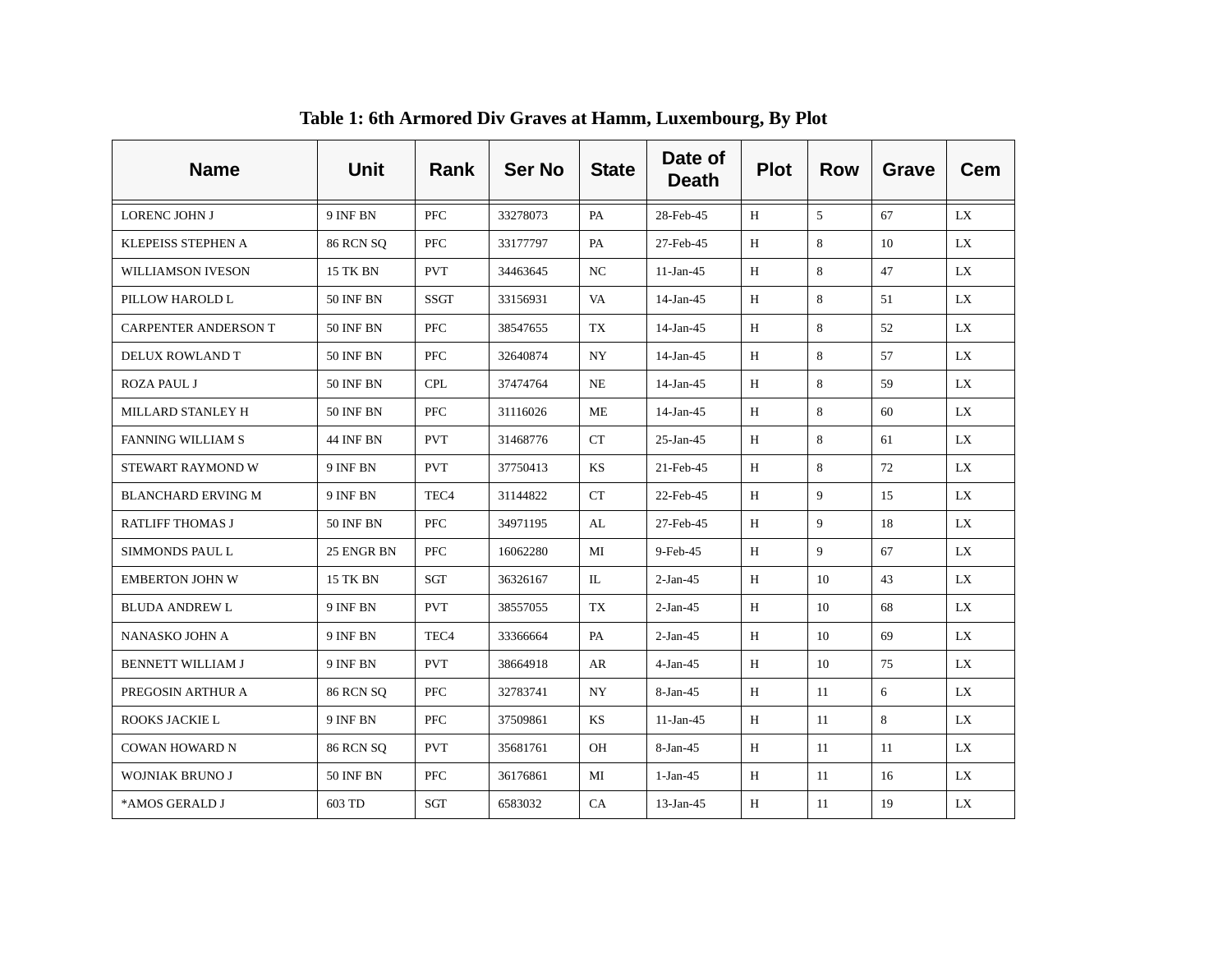| <b>Name</b>                | <b>Unit</b>      | Rank             | <b>Ser No</b> | <b>State</b> | Date of<br><b>Death</b> | <b>Plot</b> | <b>Row</b> | <b>Grave</b> | <b>Cem</b> |
|----------------------------|------------------|------------------|---------------|--------------|-------------------------|-------------|------------|--------------|------------|
| <b>COLLEMACINE PETER A</b> | <b>44 INF BN</b> | <b>PFC</b>       | 33812139      | PA           | $4-Jan-45$              | H           | -11        | 24           | LX.        |
| <b>BOYD JAMES G</b>        | <b>50 INF BN</b> | <b>PVT</b>       | 33108182      | PA           | $3-Jan-45$              | H           | 11         | 33           | LX.        |
| WILLIAMS HUBERT W          | 253 FA BN        | SSGT             | 37023090      | MN           | $17$ -Jan-45            | H           | 11         | 36           | LX.        |
| <b>SCHMEDA PETER</b>       | <b>68 TK BN</b>  | TEC <sub>5</sub> | 36326830      | IL           | $9-Jan-45$              | H           | 11         | 38           | LX         |
| <b>HAMIL WALTER A</b>      | 9 INF BN         | PFC              | 36971715      | MI           | $4-Jan-45$              | H           | 11         | 50           | LX.        |
| <b>DURHAM ROBERT K</b>     | 253 FA BN        | <b>CPL</b>       | 35693254      | KY.          | $17$ -Jan-45            | H           | 11         | 51           | LX.        |
| <b>ROLLER EMMIT H</b>      | 15 TK BN         | PFC              | 35476396      | KY           | $16$ -Jan-45            | H           | 11         | 52           | LX         |
| DE PAOLO LOUIS R           | 9 INF BN         | <b>PVT</b>       | 42018320      | NJ           | $4-Jan-45$              | H           | 11         | 54           | LX.        |
| LEIDECKER WILLIAM E        | 44 INF BN        | SSGT             | 35729258      | KY           | $3-Jan-45$              | H           | 12         | 44           | LX         |
| <b>MCMANUS JAMES P</b>     | 44 INF BN        | <b>PFC</b>       | 36662342      | IL           | $4-Jan-45$              | H           | 12         | 39           | LX.        |
| <b>CONNOR GEORGE R</b>     | 9 INF BN         | <b>PVT</b>       | 36776269      | IL           | $4-Jan-45$              | H           | 12         | 86           | LX.        |
| <b>HAUSLE ALBERT G</b>     | <b>44 INF BN</b> | <b>PFC</b>       | 39208001      | WA           | 8-Feb-45                | H           | 14         | 17           | LX.        |
| <b>HERMAN ARTHUR J</b>     | <b>86 RCN SQ</b> | <b>PFC</b>       | 32697950      | NY           | 1-Mar-45                | H           | 14         | 39           | LX.        |
| EUDY HOWARD G              | 44 INF BN        | PFC              | 34667394      | NC           | 16-Feb-45               | H           | 14         | 85           | LX.        |
| <b>BENNETT EUGENE D</b>    | 44 INF BN        | <b>PFC</b>       | 35238215      | OH           | 12-Feb-45               | H           | 14         | 88           | LX.        |
| THOMPSON JOSEPH P          | 44 INF BN        | SSGT             | 34052682      | FL           | 8-Jan-45                | H           | 15         | 26           | LX         |
| MCNERNEY EDWARD J          | 9 INF BN         | <b>PFC</b>       | 31272126      | <b>CT</b>    | $4-Jan-45$              | H           | 15         | 39           | LX.        |
| <b>HALLMAN JOHNIE</b>      | <b>68 TK BN</b>  | <b>PFC</b>       | 39463457      | <b>WA</b>    | 18-Jan-45               | H           | 15         | 62           | LX         |
| NATHAN ROBERT J            | 6 ARMD DIV       | 2LT              | O1013644      | IN           | $13$ -Jan-45            | H           | 15         | 77           | LX.        |
| <b>SHERAM CARLTON A JR</b> | 15 TK BN         | 2LT              | O-518441      | <b>TX</b>    | $7-Jan-45$              | H           | 15         | 81           | LX         |
| <b>SULLIVAN JAMES F</b>    | <b>68 TK BN</b>  | TEC <sub>4</sub> | 33157835      | PA           | $9-Jan-45$              | H           | 15         | 92           | LX.        |
| <b>GORDON CLIFTON L</b>    | <b>86 RCN SQ</b> | 1LT              | O1015366      | MA           | 8-Jan-45                | H           | 16         | 47           | LX.        |

**Table 1: 6th Armored Div Graves at Hamm, Luxembourg, By Plot**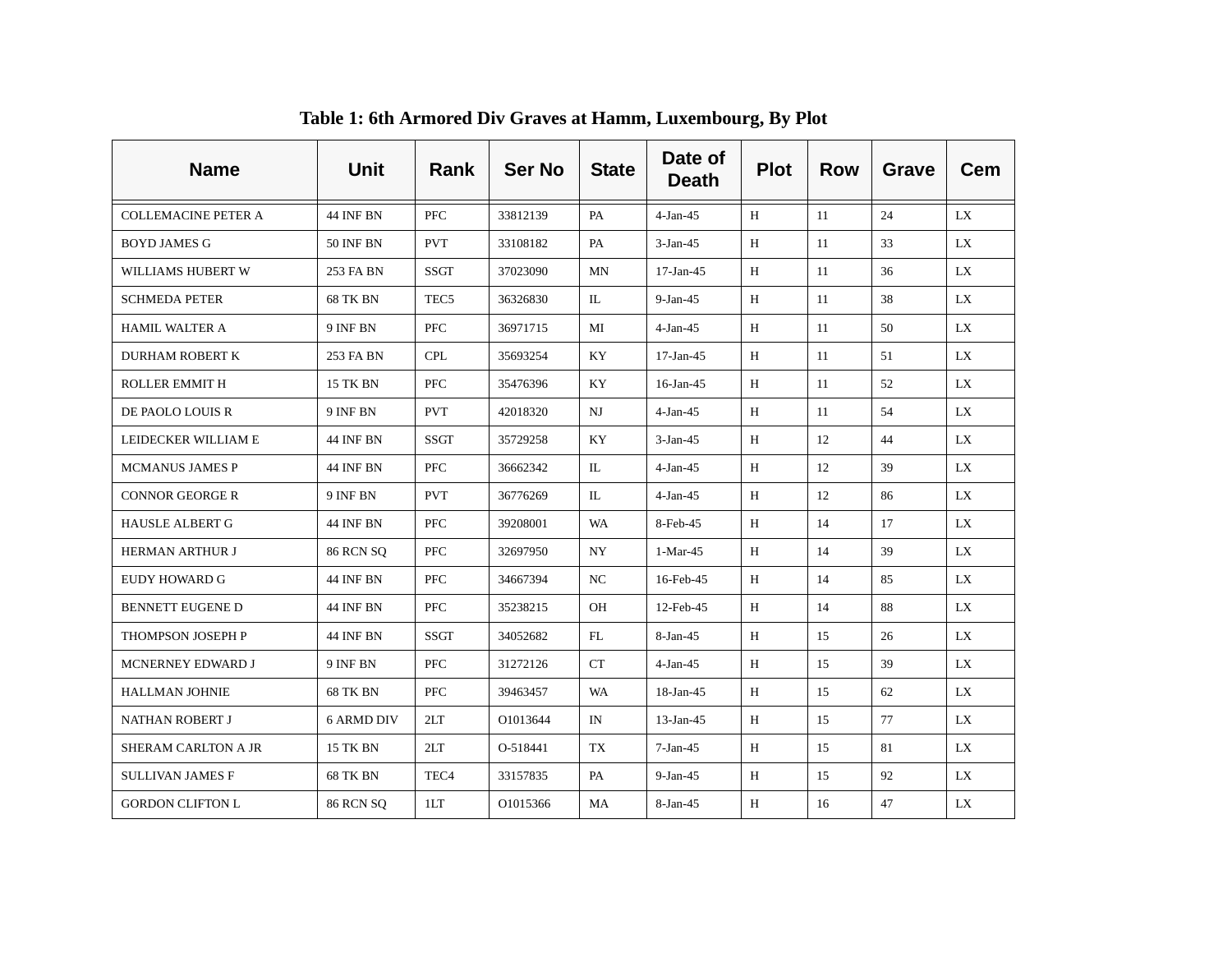| <b>Name</b>                | Unit             | Rank             | <b>Ser No</b> | <b>State</b> | Date of<br><b>Death</b> | <b>Plot</b> | <b>Row</b>     | Grave           | <b>Cem</b> |
|----------------------------|------------------|------------------|---------------|--------------|-------------------------|-------------|----------------|-----------------|------------|
|                            |                  |                  |               |              |                         |             |                |                 |            |
|                            |                  |                  |               |              |                         |             |                |                 |            |
| Plot I:                    |                  |                  |               |              |                         |             |                |                 |            |
| *JONSON JOHN E             | 603 TD           | <b>SGT</b>       | 38083134      | CO           | $1-Jan-45$              | L           | 2              | 8               | LX         |
| <b>BOZWICK CARL E</b>      | 9 INF BN         | <b>PVT</b>       | 37658564      | IA           | $4-Jan-45$              | Ι.          | 2              | 21              | LX         |
| <b>SMITH GORDON Z</b>      | 9 INF BN         | <b>SSGT</b>      | 35752901      | WV           | $4-Jan-45$              | L           | 2              | 22              | LX         |
| <b>GOTTLIEB HERMAN</b>     | 25 ENGR BN       | <b>PVT</b>       | 32313366      | <b>NY</b>    | 8-Jan-45                | 1           | 3              | 13              | LX         |
| <b>LEAHY EMMET W</b>       | 9 INF BN         | <b>CPL</b>       | 35610312      | <b>OH</b>    | $10$ -Jan-45            | L           | $\overline{4}$ | $7\overline{ }$ | LX         |
| <b>WALTHER FREDERICK A</b> | <b>44 INF BN</b> | <b>PVT</b>       | 42088540      | <b>NY</b>    | $12-Jan-45$             | Ι.          | 6              | 16              | LX         |
| *COX JOHN H V W            | 603 TD           | TEC <sub>5</sub> | 35233138      | OH           | $10$ -Jan-45            | L           | $\tau$         | 22              | LX         |
| RYAN JOSEPH E A            | <b>44 INF BN</b> | <b>PVT</b>       | 39470865      | WA           | 8-Feb-45                | I           | 8              | 14              | LX         |
| <b>ROSENBLUM GEORGE</b>    | <b>15 TK BN</b>  | TEC <sub>5</sub> | 32298670      | <b>NY</b>    | $8-Jan-45$              | I           | 8              | 25              | LX         |
| REPPENHAGEN EDWARD C       | 69 TK BN         | TEC <sub>4</sub> | 32028758      | <b>NY</b>    | $13-Jan-45$             | Ι.          | 8              | 26              | LX         |
| <b>BRAASCH LOUIS J</b>     | <b>50 INF BN</b> | <b>PFC</b>       | 34236081      | LA           | $3-Jan-45$              | I           | $\mathbf{Q}$   | $7\overline{ }$ | LX         |
| <b>KEARNS CHARLES M</b>    | <b>44 INF BN</b> | TEC <sub>5</sub> | 31030894      | MA           | $9-Jan-45$              | L           | 11             | 16              | LX         |

**Table 1: 6th Armored Div Graves at Hamm, Luxembourg, By Plot**

\* Members of the 603d TD Bn and the 642 QM Tranportation Co. were inadvetently omitted from the first edition of this document.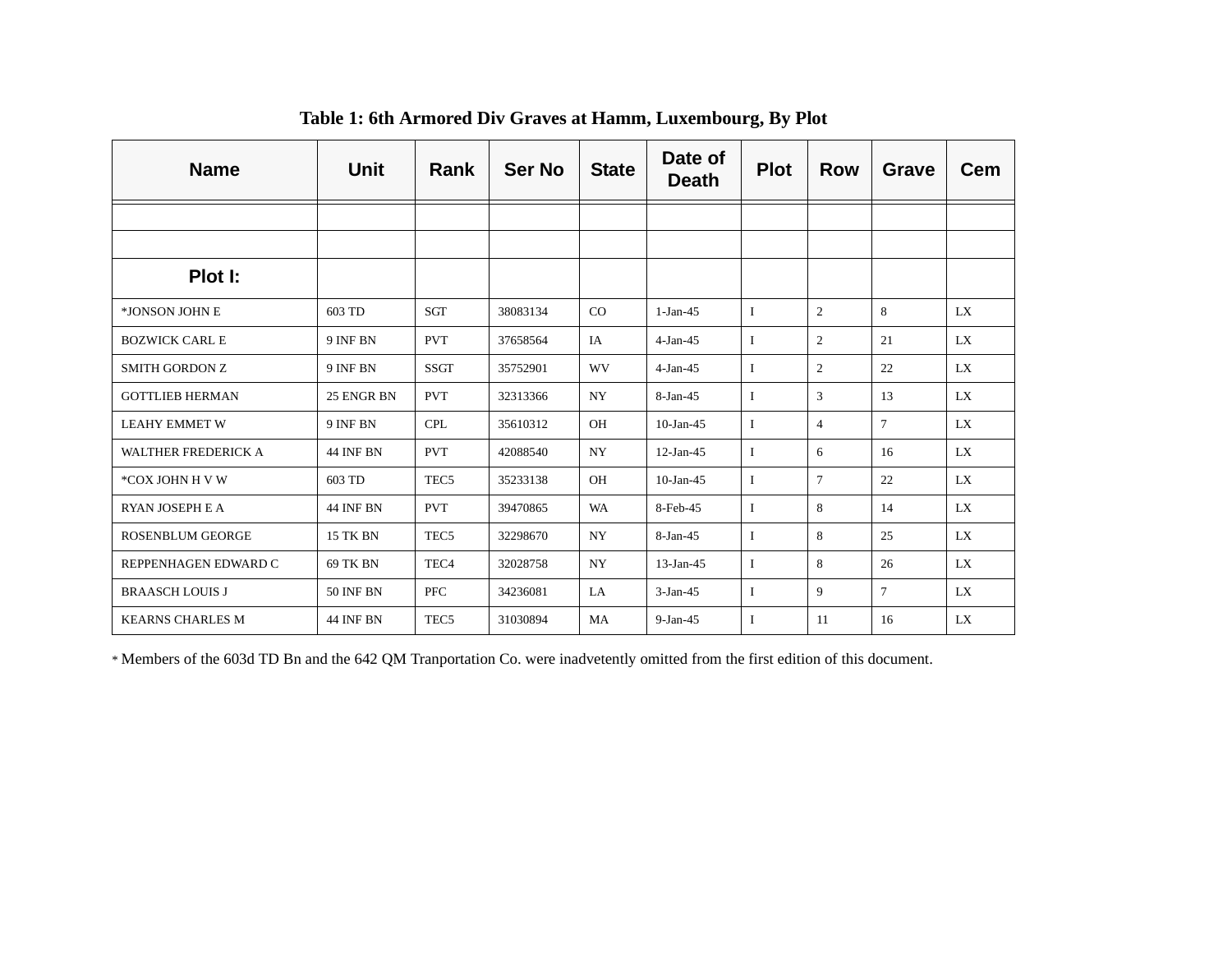| <b>Name</b>              | <b>Unit</b>       | Rank             | <b>Ser No</b> | <b>State</b>  | Date of<br><b>Death</b> | <b>Plot</b> | <b>Row</b>   | <b>Grave</b> | <b>Cem</b> |
|--------------------------|-------------------|------------------|---------------|---------------|-------------------------|-------------|--------------|--------------|------------|
|                          |                   |                  |               |               |                         |             |              |              |            |
| 6 ARMD:                  |                   |                  |               |               |                         |             |              |              |            |
| <b>NATHAN ROBERT J</b>   | <b>6 ARMD DIV</b> | 2LT              | O1013644      | IN            | $13$ -Jan-45            | H           | 15           | 77           | LX         |
| <b>MP PLAT:</b>          |                   |                  |               |               |                         |             |              |              |            |
| SIEBE OSCAR F            | <b>MP PLAT</b>    | <b>PFC</b>       | 35258277      | IN            | 21-Feb-45               | B           | 11           | 21           | LX         |
| <b>76 MED BN:</b>        |                   |                  |               |               |                         |             |              |              |            |
| <b>FACSKO FRANK</b>      | 76 MED BN         | PFC              | 36167307      | MI            | 26-Feb-45               | $\mathbf F$ | 13           | 17           | LX.        |
| <b>86 CAV RECON:</b>     |                   |                  |               |               |                         |             |              |              |            |
| <b>ADAMS ALBERT J</b>    | <b>86 RCN SQ</b>  | <b>PVT</b>       | 36716493      | $\mathbbm{L}$ | 8-Jan-45                | $\mathbf E$ | 16           | 64           | LX         |
| <b>BLANTON THOMAS E</b>  | <b>86 RCN SQ</b>  | <b>SSGT</b>      | 34264904      | AL            | $5-Jan-45$              | $\mathbf E$ | 13           | $\mathbf{1}$ | LX         |
| <b>BRIGADE HAROLD R</b>  | <b>86 RCN SQ</b>  | SGT              | 33165789      | PA            | 8-Jan-45                | E           | 13           | 47           | LX         |
| CAMILLERI JOSEPH V       | <b>86 RCN SQ</b>  | <b>PFC</b>       | 32008241      | NY.           | 8-Jan-45                | $\mathbf E$ | $\tau$       | 11           | LX.        |
| <b>COWAN HOWARD N</b>    | <b>86 RCN SQ</b>  | <b>PVT</b>       | 35681761      | OH            | $8-Jan-45$              | H           | 11           | 11           | LX         |
| <b>FABRICANT IRVING</b>  | <b>86 RCN SQ</b>  | <b>CPL</b>       | 20841167      | CO            | 8-Jan-45                | $\mathbf E$ | 13           | 67           | LX         |
| <b>FIEDLER GERARD C</b>  | <b>86 RCN SQ</b>  | TEC <sub>5</sub> | 33053939      | PA            | $5 - Jan - 45$          | Ε           | 13           | 24           | LX.        |
| <b>GARRIGUS AUBREY T</b> | <b>86 RCN SQ</b>  | SGT              | 36397610      | IL            | 27-Feb-45               | H           | $\mathbf{1}$ | 59           | LX.        |
| <b>GORDON CLIFTON L</b>  | <b>86 RCN SQ</b>  | 1LT              | O1015366      | MA            | $8-Jan-45$              | H           | 16           | 47           | LX.        |
| <b>HERMAN ARTHUR J</b>   | <b>86 RCN SQ</b>  | <b>PFC</b>       | 32697950      | <b>NY</b>     | $1-Mar-45$              | H           | 14           | 39           | LX         |
| <b>HIGGINS FRANK S</b>   | <b>86 RCN SQ</b>  | SGT              | 32180614      | <b>NY</b>     | 27-Feb-45               | H           | -1           | 51           | LX         |
| KIEHNE HERMAN H          | <b>86 RCN SQ</b>  | 1LT              | O1012614      | $\mathbb{L}$  | 28-Feb-45               | E           | 3            | 44           | LX         |

**Table 2: 6th Armored Div Graves at Hamm, Luxembourg, By Unit**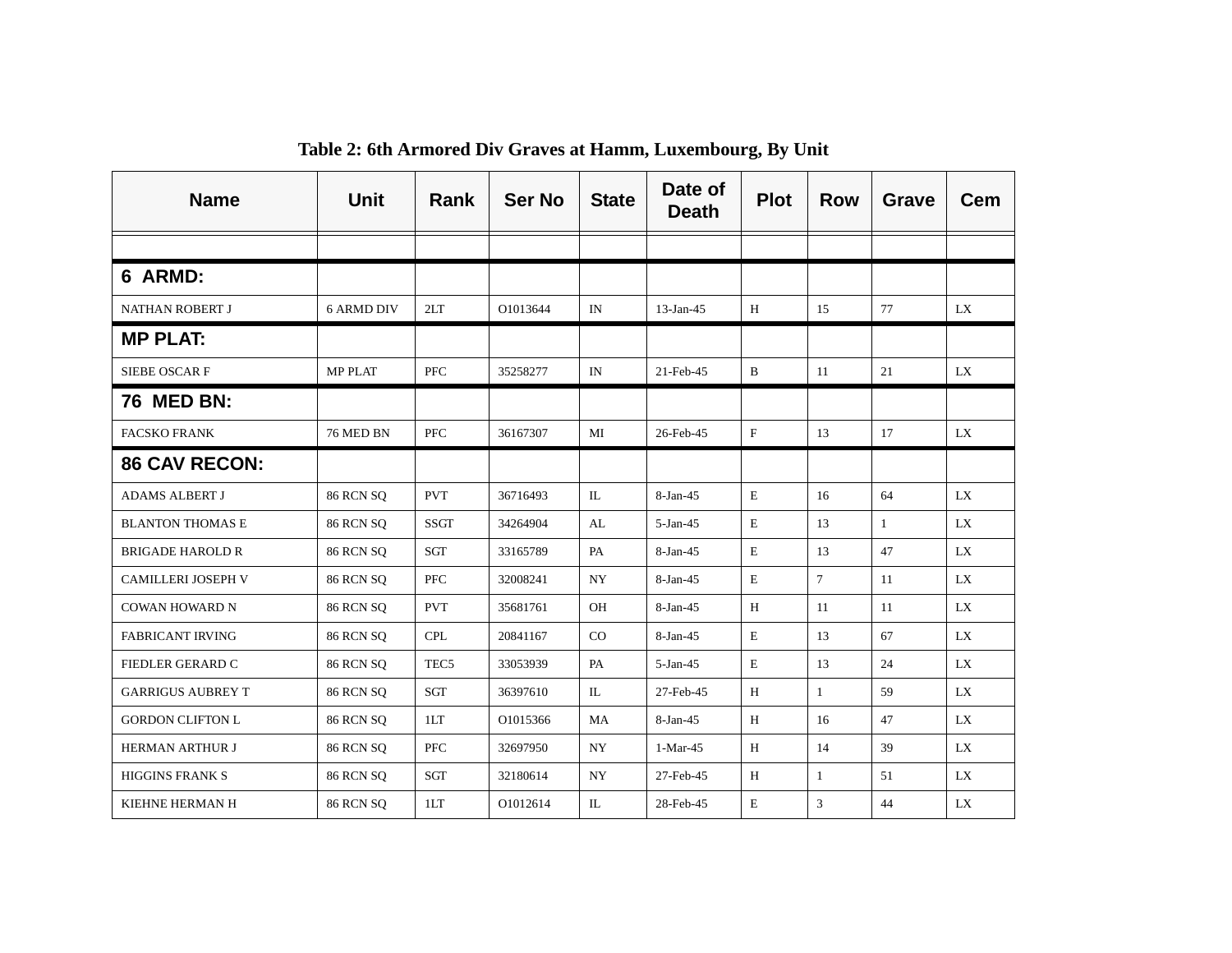| <b>Name</b>              | <b>Unit</b>      | Rank             | <b>Ser No</b> | <b>State</b>     | Date of<br><b>Death</b> | <b>Plot</b>    | <b>Row</b>      | <b>Grave</b> | <b>Cem</b> |
|--------------------------|------------------|------------------|---------------|------------------|-------------------------|----------------|-----------------|--------------|------------|
| KLEPEISS STEPHEN A       | <b>86 RCN SQ</b> | PFC              | 33177797      | PA               | 27-Feb-45               | H              | 8               | 10           | LX.        |
| PREGOSIN ARTHUR A        | <b>86 RCN SQ</b> | PFC              | 32783741      | NY               | 8-Jan-45                | H              | 11              | 6            | LX         |
| REPTA JOHN               | <b>86 RCN SO</b> | TEC <sub>5</sub> | 36326122      | IL               | 1-Mar-45                | E              | 3               | 47           | LX         |
| <b>ROUGEUX FRANCIS J</b> | <b>86 RCN SQ</b> | SGT              | 32280208      | NY               | 1-Mar-45                | E              | 6               | 18           | LX.        |
| YIRGA ANTHONY F          | <b>86 RCN SQ</b> | PFC              | 31105281      | CT               | 1-Mar-45                | B              | 9               | 32           | LX.        |
| <b>15 TANK:</b>          |                  |                  |               |                  |                         |                |                 |              |            |
| <b>EMBERTON JOHN W</b>   | <b>15 TK BN</b>  | SGT              | 36326167      | IL               | $2-Jan-45$              | H              | 10              | 43           | LX         |
| KING MICHAEL J           | <b>15 TK BN</b>  | <b>PFC</b>       | 32313979      | <b>NY</b>        | $9-Jan-45$              | E              | 6               | 10           | LX         |
| MCGINNIS PAUL B JR       | <b>15 TK BN</b>  | 2LT              | O-555569      | IL               | $2-Mar-45$              | $\mathcal{C}$  | $\overline{4}$  | 19           | LX         |
| MONTGOMERY STALEY E      | <b>15 TK BN</b>  | SGT              | 34255780      | NC               | 12-Nov-44               | $\overline{0}$ | $\overline{0}$  |              | LX         |
| <b>MORSON CHARLES O</b>  | <b>15 TK BN</b>  | CPL              | 32313958      | $_{\mathrm{NY}}$ | $11-Jan-45$             | E              | $7\phantom{.0}$ | 46           | <b>LX</b>  |
| PUFFER ALAN B            | <b>15 TK BN</b>  | SGT              | 16063501      | MI               | $25$ -Jan-45            | G              | 12              | 21           | LX         |
| <b>ROLLER EMMIT H</b>    | <b>15 TK BN</b>  | PFC              | 35476396      | KY               | 16-Jan-45               | H              | 11              | 52           | LX         |
| <b>ROSENBLUM GEORGE</b>  | 15 TK BN         | TEC <sub>5</sub> | 32298670      | NY               | 8-Jan-45                | $\bf{I}$       | 8               | 25           | LX         |
| SAPP SAMUEL J            | <b>15 TK BN</b>  | SGT              | 35375726      | WV               | $16$ -Jan-45            | D              | 6               | 25           | <b>LX</b>  |
| SHERAM CARLTON A JR      | <b>15 TK BN</b>  | 2LT              | O-518441      | TX               | $7-Jan-45$              | $\, {\rm H}$   | 15              | 81           | <b>LX</b>  |
| VANDERPOOL CLIFFORD      | <b>15 TK BN</b>  | <b>PVT</b>       | 37739404      | NE               | $7-Jan-45$              | E              | 16              | 54           | LX         |
| WILLIAMSON IVESON        | 15 TK BN         | <b>PVT</b>       | 34463645      | NC               | $11-Jan-45$             | H              | 8               | 47           | LX         |
| <b>68 TANK:</b>          |                  |                  |               |                  |                         |                |                 |              |            |
| <b>CALLISTER DUANE H</b> | <b>68 TK BN</b>  | <b>CAPT</b>      | O-529653      | UT               | $9-Jan-45$              | E              | 16              | 73           | LX         |
| FETTERMAN RAYMOND W      | 68 TK BN         | <b>PVT</b>       | 13007979      | PA               | $9-Jan-45$              | G              | 6               | 19           | LX         |
| <b>FISH RALPH E</b>      | 68 TK BN         | 1LT              | O1012853      | MI               | $13$ -Jan-45            | $\mathbf C$    | 10              | 11           | LX         |

**Table 2: 6th Armored Div Graves at Hamm, Luxembourg, By Unit**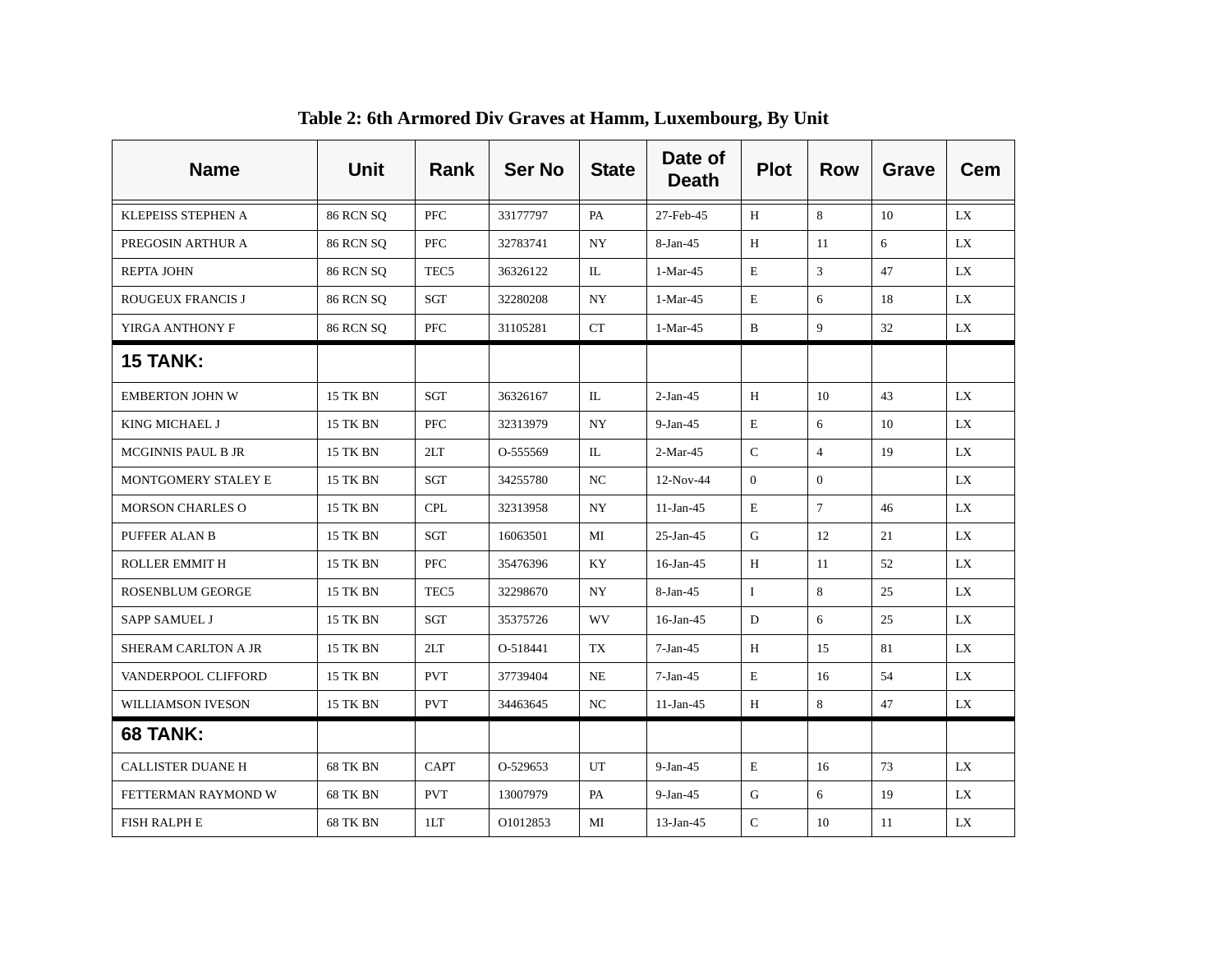| <b>Name</b>             | <b>Unit</b>     | Rank             | <b>Ser No</b> | <b>State</b> | Date of<br><b>Death</b> | <b>Plot</b> | <b>Row</b>      | Grave          | <b>Cem</b> |
|-------------------------|-----------------|------------------|---------------|--------------|-------------------------|-------------|-----------------|----------------|------------|
| <b>HALLMAN JOHNIE</b>   | <b>68 TK BN</b> | PFC              | 39463457      | WA           | 18-Jan-45               | H           | 15              | 62             | LX.        |
| <b>JACOBY RENEL</b>     | 68 TK BN        | <b>CAPT</b>      | O1012760      | IL           | $9-Jan-45$              | E           | 9               | 73             | LX.        |
| MELTON CECIL V G        | 68 TK BN        | <b>PVT</b>       | 34265119      | AL           | 20-Feb-45               | E           | $\mathbf{1}$    | 61             | LX.        |
| <b>RZESUTEK FRANK J</b> | 68 TK BN        | TEC <sub>5</sub> | 33168872      | PA           | 22-Feb-45               | E           | $\mathbf{1}$    | 41             | LX         |
| <b>SCHMEDA PETER</b>    | <b>68 TK BN</b> | TEC <sub>5</sub> | 36326830      | $\mathbb{L}$ | $9-Jan-45$              | H           | 11              | 38             | LX         |
| <b>SULLIVAN JAMES F</b> | 68 TK BN        | TEC <sub>4</sub> | 33157835      | PA           | $9-Jan-45$              | H           | 15              | 92             | LX         |
| TOBIN WILLIAM J         | 68 TK BN        | SGT              | 36021841      | IL           | 8-Jan-45                | B           | $\mathbf{1}$    | 18             | LX         |
| <b>69 TANK:</b>         |                 |                  |               |              |                         |             |                 |                |            |
| DAVIS VIRGIL C          | 69 TK BN        | <b>PVT</b>       | 35295688      | <b>OH</b>    | $13$ -Jan-45            | H           | $\overline{4}$  | 8              | LX.        |
| <b>HOAGLAND ELMER W</b> | 69 TK BN        | SGT              | 39015727      | CA           | $13$ -Jan-45            | H           | $\overline{4}$  | 24             | LX.        |
| <b>JOHNSON ROBERT</b>   | 69 TK BN        | <b>PFC</b>       | 34265967      | GA           | $16$ -Jan-45            | G           | $7\phantom{.0}$ | 19             | LX         |
| LUKE ROBERT L           | 69 TK BN        | <b>PFC</b>       | 13029509      | PA           | $4-Jan-45$              | $_{\rm F}$  | 6               | 27             | LX.        |
| MANDELL WILLIAM         | 69 TK BN        | 2LT              | O1016385      | NY           | $20$ -Jan-45            | A           | 5               | $\overline{4}$ | LX         |
| PEDIGO ERVING           | 69 TK BN        | <b>PVT</b>       | 34151106      | LA           | $4-Jan-45$              | H           | 1               | 15             | LX         |
| PIERCE HOWARD M         | 69 TK BN        | <b>CPL</b>       | 36070969      | IL           | $4-Jan-45$              | G           | 6               | 8              | LX.        |
| REPPENHAGEN EDWARD C    | 69 TK BN        | TEC <sub>4</sub> | 32028758      | NY           | $13$ -Jan-45            | $\bf{I}$    | 8               | 26             | LX         |
| <b>STAHL GEORGE B</b>   | 69 TK BN        | SGT              | 36071272      | IL           | $9-Jan-45$              | B           | 2               | 28             | LX         |
| WHITTMORE WATSON        | 69 TK BN        | <b>PFC</b>       | 38296279      | AR           | $6$ -Jan-45             | Е           | $\mathbf{1}$    | 11             | LX.        |
| <b>9 AIB:</b>           |                 |                  |               |              |                         |             |                 |                |            |
| <b>BAKER VENOY</b>      | 9 INF BN        | <b>SSGT</b>      | 34070849      | LA           | $4-Jan-45$              | A           | 3               | 14             | LX         |
| <b>BALOG JOSEPH T</b>   | 9 INF BN        | <b>PVT</b>       | 15072448      | <b>OH</b>    | $3-Jan-45$              | G           | 3               | 20             | LX.        |
| <b>BANIK WILBURE</b>    | 9 INF BN        | <b>SSGT</b>      | 20607912      | IL           | $4-Jan-45$              | H           | 3               | 47             | LX         |

**Table 2: 6th Armored Div Graves at Hamm, Luxembourg, By Unit**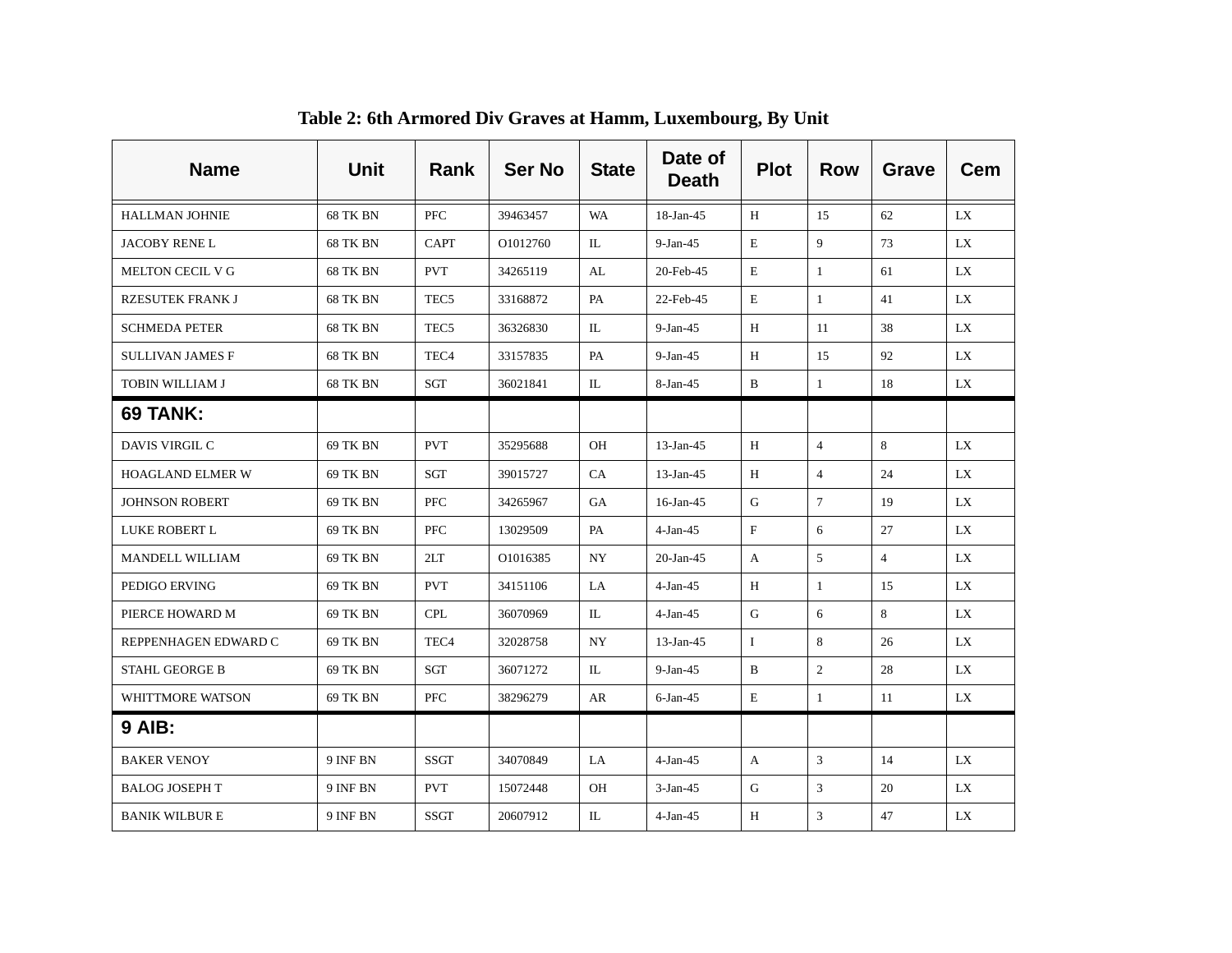| <b>Name</b>                | <b>Unit</b> | Rank             | <b>Ser No</b> | <b>State</b> | Date of<br><b>Death</b> | <b>Plot</b>  | <b>Row</b>      | Grave           | <b>Cem</b> |
|----------------------------|-------------|------------------|---------------|--------------|-------------------------|--------------|-----------------|-----------------|------------|
| <b>BENNETT WILLIAM J</b>   | 9 INF BN    | <b>PVT</b>       | 38664918      | AR           | $4-Jan-45$              | H            | 10              | 75              | LX         |
| <b>BLANCHARD ERVING M</b>  | 9 INF BN    | TEC <sub>4</sub> | 31144822      | <b>CT</b>    | 22-Feb-45               | H            | 9               | 15              | LX.        |
| <b>BLUDA ANDREW L</b>      | 9 INF BN    | <b>PVT</b>       | 38557055      | <b>TX</b>    | $2-Jan-45$              | H            | 10              | 68              | LX         |
| <b>BOZWICK CARL E</b>      | 9 INF BN    | <b>PVT</b>       | 37658564      | IA           | $4-Jan-45$              | $\mathbf{I}$ | 2               | 21              | LX         |
| <b>CHERUNDOLO JOHN P</b>   | 9 INF BN    | <b>PVT</b>       | 33615990      | PA           | 1-Mar-45                | H            | 3               | 69              | LX.        |
| CONNOR GEORGE R            | 9 INF BN    | <b>PVT</b>       | 36776269      | IL           | $4-Jan-45$              | H            | 12              | 86              | LX.        |
| DAVIS CHARLES T            | 9 INF BN    | <b>PVT</b>       | 36380169      | IL           | 28-Feb-45               | Е            | 3               | 55              | LX.        |
| DE PAOLO LOUIS R           | 9 INF BN    | <b>PVT</b>       | 42018320      | NJ           | $4-Jan-45$              | H            | -11             | 54              | LX.        |
| DONOVAN THOMAS F           | 9 INF BN    | SSGT             | 12062580      | NY           | $9-Jan-45$              | B            | 2               | 42              | LX         |
| <b>EHLINGER LOUIS J</b>    | 9 INF BN    | SGT              | 42144771      | NY.          | 28-Feb-45               | H            | 5               | 66              | LX.        |
| <b>ENCARNACAO ARTHUR M</b> | 9 INF BN    | SSGT             | 20113311      | MA           | $5-Jan-45$              | $\mathbf E$  | 13              | 21              | LX         |
| FENNELL EDWARD M           | 9 INF BN    | <b>SSGT</b>      | 36308999      | IL           | 1-Mar-45                | H            | $\mathbf{1}$    | 52              | LX         |
| FOX JACOB H                | 9 INF BN    | SSGT             | 35352171      | IN           | $7-Jan-45$              | Е            | 16              | 47              | LX         |
| <b>GAMBILL PAUL W</b>      | 9 INF BN    | <b>PVT</b>       | 35832149      | IN           | $4-Jan-45$              | E            | $7\phantom{.0}$ | 29              | LX         |
| <b>HAMIL WALTER A</b>      | 9 INF BN    | <b>PFC</b>       | 36971715      | MI           | $4-Jan-45$              | H            | 11              | 50              | LX         |
| <b>HESEK FRANCIS J</b>     | 9 INF BN    | <b>PVT</b>       | 31464036      | MA           | 9-Feb-45                | E            | 14              | $\overline{2}$  | LX         |
| <b>JARVIE HOWARD B</b>     | 9 INF BN    | <b>PFC</b>       | 33166951      | PA           | $9-Jan-45$              | Ε            | 16              | 72              | LX.        |
| KING WILLIAM F             | 9 INF BN    | <b>PVT</b>       | 31255640      | MA           | $13$ -Jan-45            | A            | 3               | 5 <sup>5</sup>  | LX.        |
| KOZDRON JOHN A             | 9 INF BN    | <b>PVT</b>       | 36471058      | МI           | $23$ -Jan-45            | C            | 2               | 5               | LX.        |
| <b>LANGFORD JACK</b>       | 9 INF BN    | <b>PFC</b>       | 14029513      | GA           | $4-Jan-45$              | $\rm F$      | 12              | 21              | LX         |
| <b>LEAHY EMMET W</b>       | 9 INF BN    | <b>CPL</b>       | 35610312      | <b>OH</b>    | $10$ -Jan-45            | $\mathbf{I}$ | $\overline{4}$  | $7\overline{ }$ | LX.        |
| LORENC JOHN J              | 9 INF BN    | <b>PFC</b>       | 33278073      | PA           | 28-Feb-45               | H            | 5               | 67              | LX         |

**Table 2: 6th Armored Div Graves at Hamm, Luxembourg, By Unit**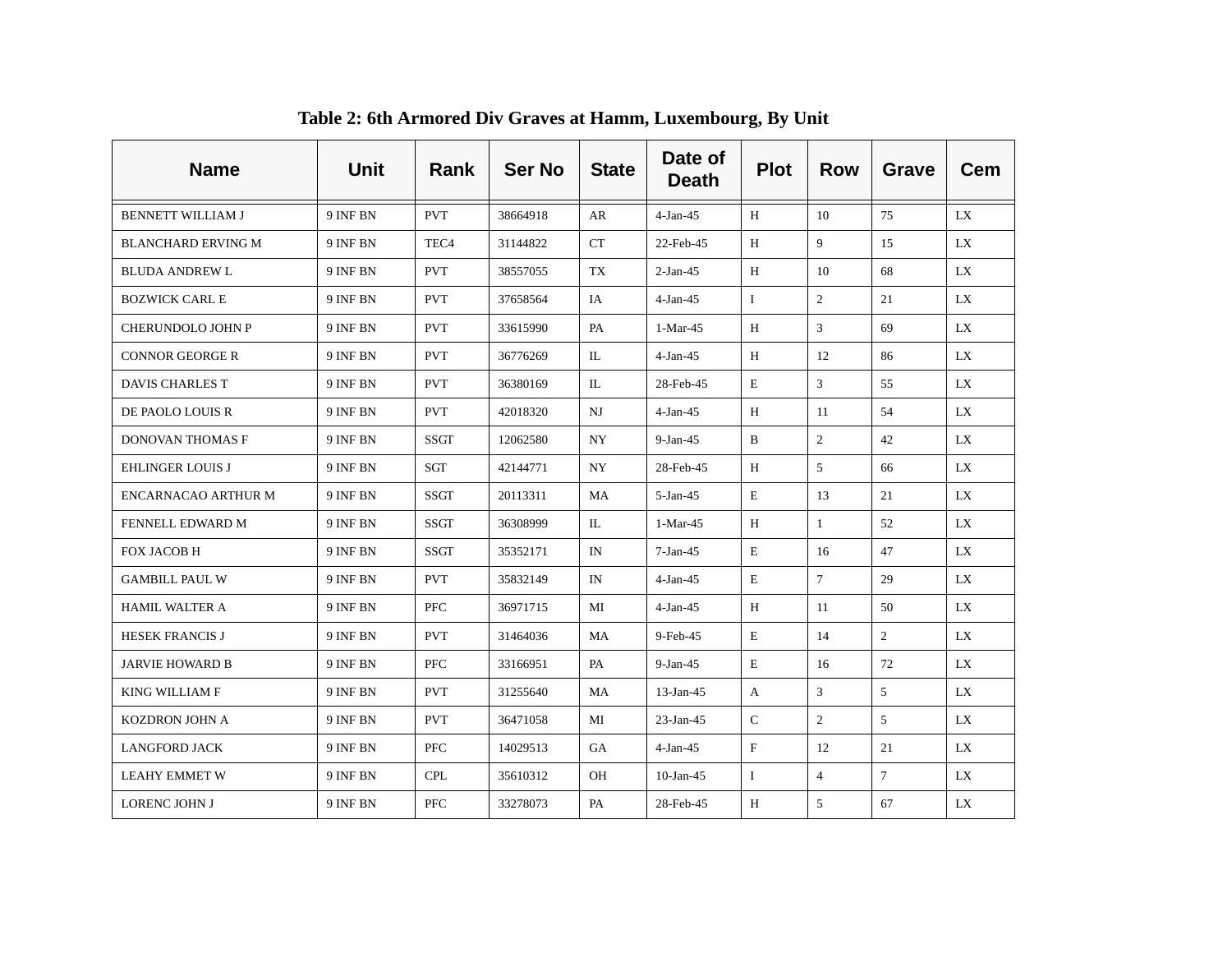| <b>Name</b>                | Unit             | Rank             | <b>Ser No</b> | <b>State</b> | Date of<br><b>Death</b> | <b>Plot</b>               | <b>Row</b>      | <b>Grave</b> | <b>Cem</b> |
|----------------------------|------------------|------------------|---------------|--------------|-------------------------|---------------------------|-----------------|--------------|------------|
| <b>LUCAS ALVIN</b>         | 9 INF BN         | <b>SSGT</b>      | 7004953       | <b>GA</b>    | $26$ -Jan-45            | B                         | 9               | 55           | LX.        |
| MCNERNEY EDWARD J          | 9 INF BN         | <b>PFC</b>       | 31272126      | CT           | $4-Jan-45$              | H                         | 15              | 39           | LX         |
| NANASKO JOHN A             | 9 INF BN         | TEC <sub>4</sub> | 33366664      | PA           | $2-Jan-45$              | H                         | 10              | 69           | LX         |
| <b>NORTON JAMES F</b>      | 9 INF BN         | PFC              | 31298982      | MA           | $4-Jan-45$              | B                         | 10              | 45           | LX.        |
| O'LEARY HENRY W            | 9 INF BN         | <b>PVT</b>       | 31299116      | MA           | 8-Feb-45                | E                         | 10              | 2            | LX         |
| PARK VIRGIL V              | 9 INF BN         | <b>PFC</b>       | 35758499      | <b>WV</b>    | 28-Feb-45               | E                         | 6               | 47           | LX         |
| ROGINSKI JOSEPH A          | 9 INF BN         | PFC              | 32916637      | NJ           | $4-Jan-45$              | E                         | $7\overline{ }$ | 45           | LX         |
| ROOKS JACKIE L             | 9 INF BN         | PFC              | 37509861      | KS           | $11-Jan-45$             | Н                         | 11              | 8            | LX         |
| SIGMAN FLOYD A             | 9 INF BN         | PFC              | 34606464      | NC           | 20-Feb-45               | E                         | $\overline{4}$  | 66           | LX         |
| SMITH GORDON Z             | 9 INF BN         | <b>SSGT</b>      | 35752901      | <b>WV</b>    | $4-Jan-45$              | $\bf{I}$                  | $\overline{2}$  | 22           | LX         |
| <b>SMITH WILLIAM H</b>     | 9 INF BN         | PFC              | 20757354      | AR           | $4-Jan-45$              | A                         | 8               | 24           | LX         |
| STEWART RAYMOND W          | 9 INF BN         | <b>PVT</b>       | 37750413      | KS           | 21-Feb-45               | H                         | 8               | 72           | LX         |
| <b>VILLANUEVA CHARLES</b>  | 9 INF BN         | <b>PVT</b>       | 38166426      | NM           | $11-Jan-45$             | Ε                         | 16              | 62           | LX         |
| WERTHMAN MAXIMILIAN        | 9 INF BN         | <b>PVT</b>       | 42185164      | NJ           | 22-Feb-45               | $\mathbf C$               | 8               | 18           | LX.        |
| <b>44 AIB:</b>             |                  |                  |               |              |                         |                           |                 |              |            |
| <b>BENNETT EUGENE D</b>    | 44 INF BN        | PFC              | 35238215      | OH           | 12-Feb-45               | H                         | 14              | 88           | LX         |
| BRANAMAN TILLMAN F         | 44 INF BN        | <b>PVT</b>       | 37745297      | KS           | 7-Feb-45                | $\boldsymbol{\mathrm{F}}$ | 5               | $\mathbf{1}$ | LX         |
| <b>BUTLER JAMES S</b>      | 44 INF BN        | <b>PFC</b>       | 38517297      | AR           | 31-Dec-44               | D                         | 3               | 11           | LX         |
| <b>CABRAL AMOS</b>         | 44 INF BN        | <b>PVT</b>       | 31448971      | RI           | 7-Feb-45                | B                         | $\overline{7}$  | 14           | LX.        |
| <b>COLLEMACINE PETER A</b> | 44 INF BN        | PFC              | 33812139      | PA           | $4-Jan-45$              | H                         | 11              | 24           | LX.        |
| EUDY HOWARD G              | 44 INF BN        | PFC              | 34667394      | NC           | 16-Feb-45               | H                         | 14              | 85           | LX.        |
| <b>FANNING WILLIAM S</b>   | <b>44 INF BN</b> | <b>PVT</b>       | 31468776      | CT           | $25$ -Jan-45            | H                         | 8               | 61           | LX         |

**Table 2: 6th Armored Div Graves at Hamm, Luxembourg, By Unit**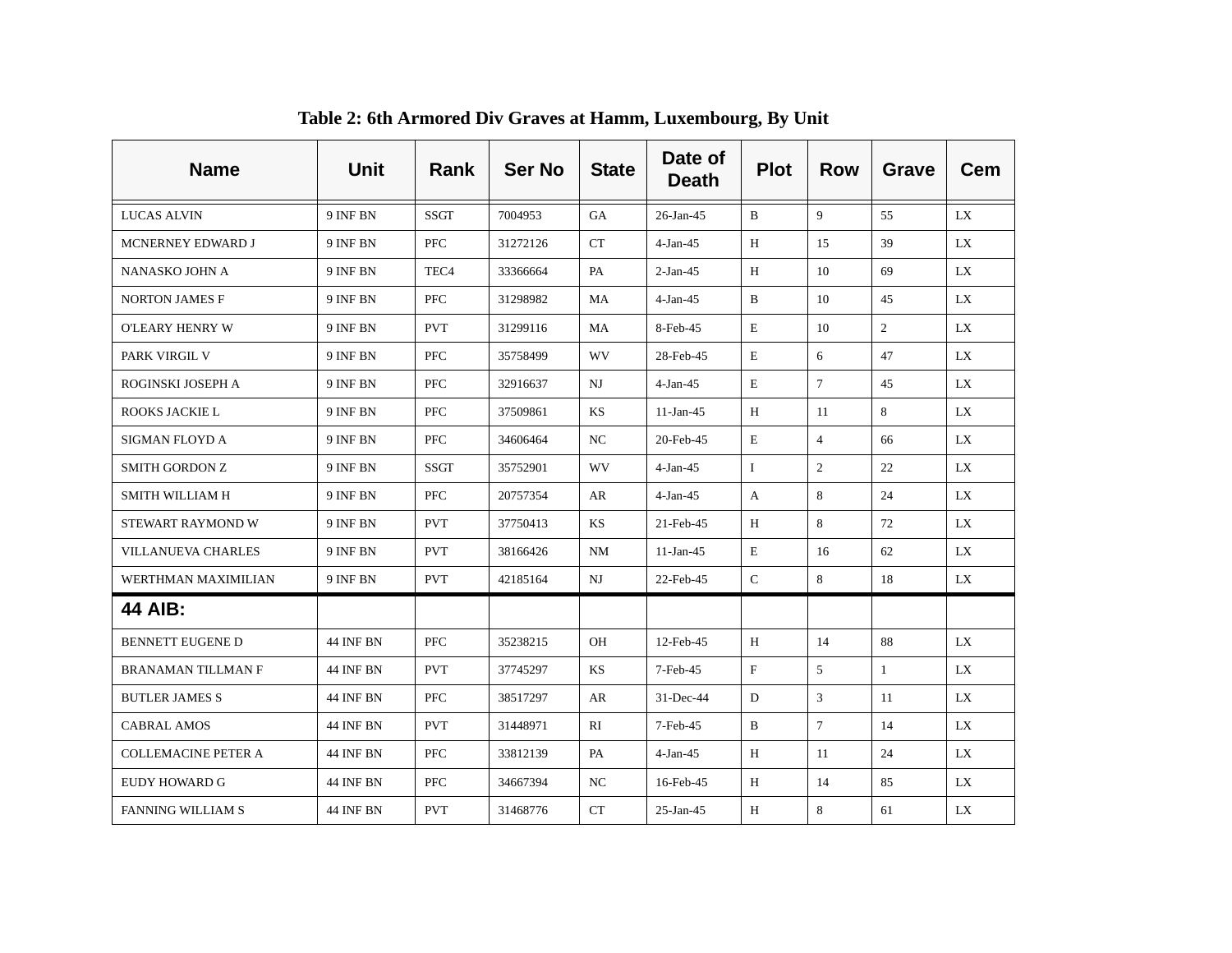| <b>Name</b>                | <b>Unit</b>      | Rank             | <b>Ser No</b> | <b>State</b> | Date of<br><b>Death</b> | <b>Plot</b>    | <b>Row</b>      | <b>Grave</b>   | <b>Cem</b> |
|----------------------------|------------------|------------------|---------------|--------------|-------------------------|----------------|-----------------|----------------|------------|
| <b>FARRIS HARRY T</b>      | <b>44 INF BN</b> | <b>CPL</b>       | 33157466      | VA.          | 20-Feb-45               | H              | $\overline{1}$  | 35             | LX.        |
| <b>GATEWOOD JAMES H</b>    | <b>44 INF BN</b> | SGT              | 34284918      | TN           | 9-Feb-45                | $\overline{0}$ | $\mathbf{0}$    |                | LX.        |
| <b>HAGGSTROM VERNON E</b>  | <b>44 INF BN</b> | <b>PVT</b>       | 39470870      | OR.          | 9-Feb-45                | $\mathsf{C}$   | $7\overline{ }$ | 8              | LX.        |
| <b>HAUSLE ALBERT G</b>     | <b>44 INF BN</b> | <b>PFC</b>       | 39208001      | <b>WA</b>    | 8-Feb-45                | H              | 14              | 17             | LX.        |
| <b>HEMMING ARTHUR F</b>    | 44 INF BN        | <b>PVT</b>       | 31471563      | <b>CT</b>    | 14-Jan-45               | A              | 1               | 7 <sup>7</sup> | LX         |
| <b>HILL MARTIN I</b>       | 44 INF BN        | <b>PFC</b>       | 36457017      | МI           | $1-Jan-45$              | E              | 13              | 16             | LX.        |
| <b>HORN GERALD E</b>       | 44 INF BN        | TEC <sub>5</sub> | 33168414      | PA           | $1-Jan-45$              | $\mathbf E$    | $\mathbf{1}$    | 36             | LX         |
| <b>KEARNS CHARLES M</b>    | 44 INF BN        | TEC5             | 31030894      | MA           | $9-Jan-45$              | $\mathbf{I}$   | -11             | 16             | LX.        |
| KEHOE JOSEPH E             | 44 INF BN        | <b>PFC</b>       | 32291368      | NY.          | 9-Feb-45                | D              | $\overline{2}$  | 5              | LX         |
| <b>KING FRANCIS J</b>      | 44 INF BN        | TEC5             | 33784383      | PA           | $2-Jan-45$              | $\mathbf F$    | 8               | 26             | LX.        |
| KLING LLOYD J              | 44 INF BN        | PFC              | 6921210       | LA           | $25$ -Jan-45            | B              | 11              | 56             | LX.        |
| LEIDECKER WILLIAM E        | 44 INF BN        | <b>SSGT</b>      | 35729258      | KY           | $3-Jan-45$              | H              | 12              | 44             | LX.        |
| <b>MCMANUS JAMES P</b>     | 44 INF BN        | <b>PFC</b>       | 36662342      | IL           | $4-Jan-45$              | H              | 12              | 39             | LX.        |
| RISEY MICHAEL E JR         | 44 INF BN        | SGT              | 34027666      | LA           | $31$ -Dec-44            | E              | 8               | 61             | LX.        |
| <b>RUDOK STANLEY W</b>     | 44 INF BN        | SSGT             | 32068277      | NJ           | 9-Feb-45                | G              | 12              | 12             | LX.        |
| <b>RUSSO ANTONIO S</b>     | 44 INF BN        | PFC              | 42133411      | NY           | $9-Jan-45$              | E              | $7\phantom{.0}$ | 9              | LX         |
| RYAN JOSEPH E A            | 44 INF BN        | <b>PVT</b>       | 39470865      | WA           | 8-Feb-45                | $\mathbf{I}$   | 8               | 14             | LX.        |
| TALLEY JOHN E              | 44 INF BN        | <b>PVT</b>       | 14018597      | GA           | 8-Jan-45                | $\mathbf{A}$   | $\tau$          | 6              | LX.        |
| THOMPSON JOSEPH P          | 44 INF BN        | SSGT             | 34052682      | FL           | 8-Jan-45                | H              | 15              | 26             | LX.        |
| <b>WALLACE MILTON</b>      | 44 INF BN        | TEC5             | 33618214      | PA           | $25$ -Jan-45            | B              | 11              | 42             | LX.        |
| <b>WALLS FRANK J</b>       | 44 INF BN        | TEC5             | 33106266      | PA           | 7-Feb-45                | H              | 5               | $7^{\circ}$    | LX.        |
| <b>WALTHER FREDERICK A</b> | 44 INF BN        | <b>PVT</b>       | 42088540      | NY           | $12$ -Jan-45            | $\mathbf I$    | 6               | 16             | LX.        |

**Table 2: 6th Armored Div Graves at Hamm, Luxembourg, By Unit**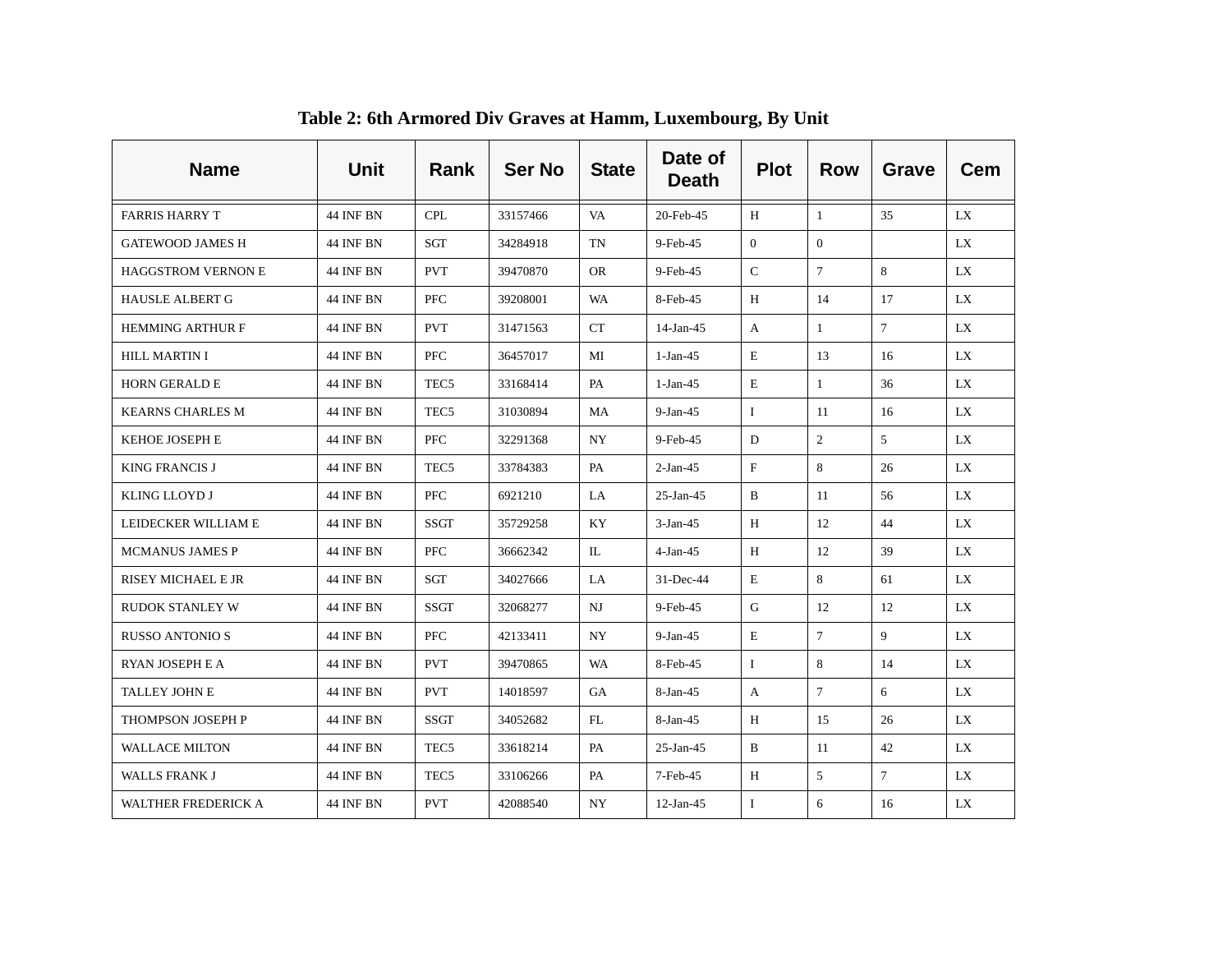| <b>Name</b>                 | Unit             | Rank             | <b>Ser No</b> | <b>State</b> | Date of<br><b>Death</b> | <b>Plot</b>               | <b>Row</b>     | <b>Grave</b>    | <b>Cem</b> |
|-----------------------------|------------------|------------------|---------------|--------------|-------------------------|---------------------------|----------------|-----------------|------------|
| WATT ALAN W                 | <b>44 INF BN</b> | <b>PVT</b>       | 39049348      | CA           | 8-Jan-45                | E                         | $\overline{4}$ | 45              | LX.        |
| <b>WOLFE PAUL E</b>         | <b>44 INF BN</b> | TEC <sub>5</sub> | 33699188      | PA           | $25$ -Jan-45            | B                         | 11             | 52              | LX         |
| <b>50 AIB:</b>              |                  |                  |               |              |                         |                           |                |                 |            |
| <b>BOS WILLIAM J</b>        | <b>50 INF BN</b> | <b>PFC</b>       | 36470711      | MI           | 23-Feb-45               | Ε                         | 5              | 50              | LX.        |
| <b>BOYD JAMES G</b>         | <b>50 INF BN</b> | <b>PVT</b>       | 33108182      | PA           | $3-Jan-45$              | H                         | 11             | 33              | LX.        |
| <b>BRAASCH LOUIS J</b>      | <b>50 INF BN</b> | <b>PFC</b>       | 34236081      | LA           | $3-Jan-45$              | $\mathbf{I}$              | 9              | $7\phantom{.0}$ | LX         |
| <b>CARPENTER ANDERSON T</b> | <b>50 INF BN</b> | PFC              | 38547655      | TX           | 14-Jan-45               | H                         | 8              | 52              | LX         |
| DE CARO SALVATORE           | <b>50 INF BN</b> | PFC              | 32883485      | NY           | 27-Feb-45               | Е                         | 3              | 17              | LX         |
| DELUX ROWLAND T             | <b>50 INF BN</b> | PFC              | 32640874      | NY           | 14-Jan-45               | H                         | 8              | 57              | LX         |
| <b>DUVAL CLEMENT A</b>      | <b>50 INF BN</b> | PFC              | 20140268      | NH           | 21-Feb-45               | H                         | 5              | 41              | LX         |
| <b>FULKERSON EARNEST C</b>  | <b>50 INF BN</b> | PFC              | 35701370      | KY           | 27-Feb-45               | $\boldsymbol{\mathrm{F}}$ | 8              | 6               | LX         |
| <b>KLOMP CORNELIUS J</b>    | <b>50 INF BN</b> | SGT              | 6835203       | МT           | 14-Jan-45               | G                         | 12             | 10              | LX.        |
| LIGHT DEWEY A               | <b>50 INF BN</b> | <b>PVT</b>       | 38700232      | TX           | $2-Jan-45$              | E                         | 8              | 62              | LX         |
| <b>MANUEL THOMAS</b>        | <b>50 INF BN</b> | <b>PVT</b>       | 34922813      | TN           | $2-Jan-45$              | $\rm F$                   | 13             | 3               | LX         |
| <b>MAZUR THADDEUS A</b>     | <b>50 INF BN</b> | <b>PVT</b>       | 35300994      | OH           | $27-Ian-45$             | G                         | 10             | 18              | LX         |
| MILLARD STANLEY H           | <b>50 INF BN</b> | PFC              | 31116026      | ME           | 14-Jan-45               | H                         | 8              | 60              | LX         |
| MILLER GEORGE T             | <b>50 INF BN</b> | <b>PVT</b>       | 39143490      | CA           | $2-Jan-45$              | $\mathbf{F}$              | 11             | 3               | LX         |
| NEWSOM RAYMOND M            | <b>50 INF BN</b> | SGT              | 6951624       | <b>TX</b>    | $14$ -Jan-45            | G                         | 10             | 14              | LX         |
| <b>OBERDORF ARTHUR C</b>    | <b>50 INF BN</b> | <b>CPL</b>       | 33604171      | PA           | 14-Jan-45               | $\mathbf C$               | 8              | 9               | LX         |
| PARSON FRED C               | <b>50 INF BN</b> | <b>PVT</b>       | 33768687      | PA           | 14-Jan-45               | G                         | $\overline{4}$ | 13              | LX.        |
| PETERSON HARVEY B           | <b>50 INF BN</b> | TEC <sub>5</sub> | 36195208      | MI           | $5-Jan-45$              | $_{\rm F}$                | 3              | $7\overline{ }$ | LX         |
| PICKEL CHARLES M            | <b>50 INF BN</b> | PFC              | 32276490      | NY           | $4-Jan-45$              | G                         | $\mathbf{1}$   | 11              | LX         |

**Table 2: 6th Armored Div Graves at Hamm, Luxembourg, By Unit**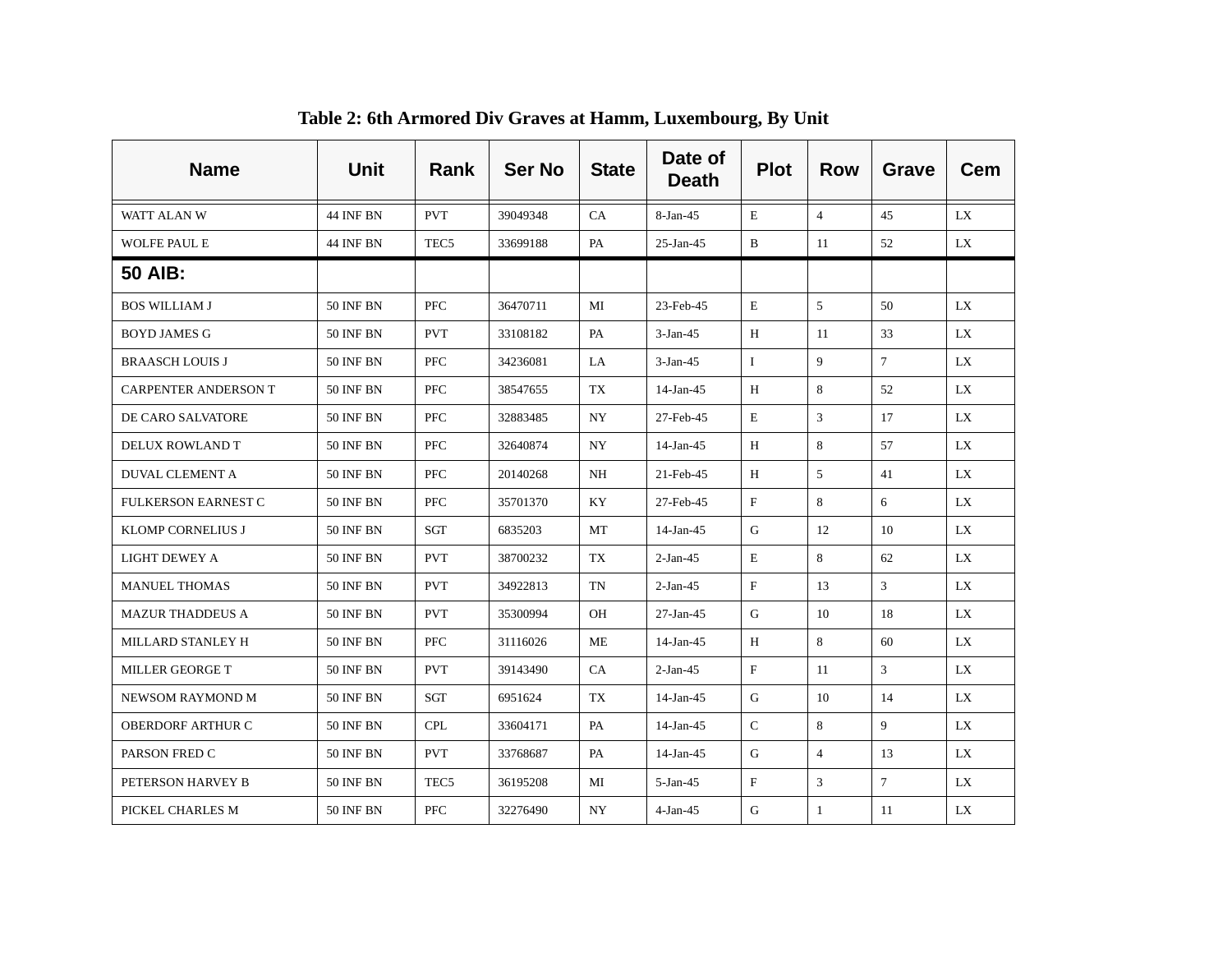| <b>Name</b>              | <b>Unit</b>      | Rank             | <b>Ser No</b> | <b>State</b> | Date of<br><b>Death</b> | <b>Plot</b>    | <b>Row</b>     | <b>Grave</b>   | <b>Cem</b> |
|--------------------------|------------------|------------------|---------------|--------------|-------------------------|----------------|----------------|----------------|------------|
| PILLOW HAROLD L          | <b>50 INF BN</b> | <b>SSGT</b>      | 33156931      | VA           | 14-Jan-45               | H              | 8              | 51             | LX.        |
| <b>RATLIFF THOMAS J</b>  | <b>50 INF BN</b> | <b>PFC</b>       | 34971195      | AL           | 27-Feb-45               | H              | 9              | 18             | LX         |
| ROSE LEON T              | <b>50 INF BN</b> | <b>PFC</b>       | 34264155      | AL           | $14$ -Jan-45            | $\rm F$        | $\tau$         | $\overline{4}$ | LX         |
| <b>ROSS ALFRED J</b>     | <b>50 INF BN</b> | PFC              | 36195894      | MI           | $2-Jan-45$              | B              | 10             | 40             | LX.        |
| <b>ROZA PAUL J</b>       | <b>50 INF BN</b> | <b>CPL</b>       | 37474764      | <b>NE</b>    | $14$ -Jan-45            | H              | 8              | 59             | LX         |
| <b>SCHOOLEY JEWELL E</b> | <b>50 INF BN</b> | PFC              | 37732196      | MO           | $2-Jan-45$              | $\mathcal{C}$  | 9              | $\overline{4}$ | LX         |
| SHAMBLIN ARLIE J         | <b>50 INF BN</b> | TEC <sub>4</sub> | 6766716       | MO           | $5 - Jan - 45$          | E              | 9              | 42             | LX.        |
| <b>SIDES ADDIE F</b>     | <b>50 INF BN</b> | <b>PFC</b>       | 34211168      | NC           | $4-Jan-45$              | $\rm F$        | 2              | 3              | LX         |
| <b>SMITH NEILL A</b>     | <b>50 INF BN</b> | <b>PFC</b>       | 34213389      | NC           | $7-Jan-45$              | G              | 3              | 23             | LX         |
| <b>SYMPSON CHARLES H</b> | <b>50 INF BN</b> | SSGT             | 36739126      | IL           | 1-Mar-45                | H              | 3              | 79             | LX.        |
| <b>WILLIAMS GEORGE</b>   | <b>50 INF BN</b> | <b>SSGT</b>      | 36146127      | MI           | 12-Nov-44               | B              | $\mathbf{1}$   | 25             | LX         |
| <b>WOJNIAK BRUNO J</b>   | <b>50 INF BN</b> | <b>PFC</b>       | 36176861      | MI           | $1-Jan-45$              | H              | 11             | 16             | LX         |
| 25th ENGR BN:            |                  |                  |               |              |                         |                |                |                |            |
| DRENNAN JAMES F JR       | 25 ENGR BN       | 1LT              | 1103609       | IL           | $15$ -Jan-45            | H              | $\mathbf{1}$   | 19             | LX         |
| <b>GOTTLIEB HERMAN</b>   | 25 ENGR BN       | <b>PVT</b>       | 32313366      | <b>NY</b>    | 8-Jan-45                | $\mathbf{I}$   | 3              | 13             | LX.        |
| KIRK GILBERT L           | 25 ENGR BN       | TEC <sub>5</sub> | 34265142      | AL           | 7-Feb-45                | D              | 8              | 23             | LX.        |
| <b>SIMMONDS PAUL L</b>   | 25 ENGR BN       | <b>PFC</b>       | 16062280      | MI           | 9-Feb-45                | H              | $\mathbf Q$    | 67             | LX         |
| <b>TERLESKI JOHN JR</b>  | 25 ENGR BN       | PFC              | 33831883      | PA           | 9-Feb-45                | $\overline{0}$ | $\overline{0}$ |                | LX         |
| 603 TD BN: <sup>a</sup>  |                  |                  |               |              |                         |                |                |                |            |
| *AMOS GERALD J           | 603 TD           | <b>SGT</b>       | 6583032       | CA           | $13$ -Jan-45            | H              | 11             | 19             | $LX^*$     |
| *CHINN JOHN              | 603 TD           | TEC <sub>5</sub> | 39202767      | WA           | $3-Jan-45$              | D              | 6              | 10             | $LX^*$     |
| *COX JOHN H V W          | 603 TD           | TEC5             | 35233138      | OН           | $10$ -Jan-45            | Ι              | $\overline{7}$ | 22             | $LX^*$     |

### **Table 2: 6th Armored Div Graves at Hamm, Luxembourg, By Unit**